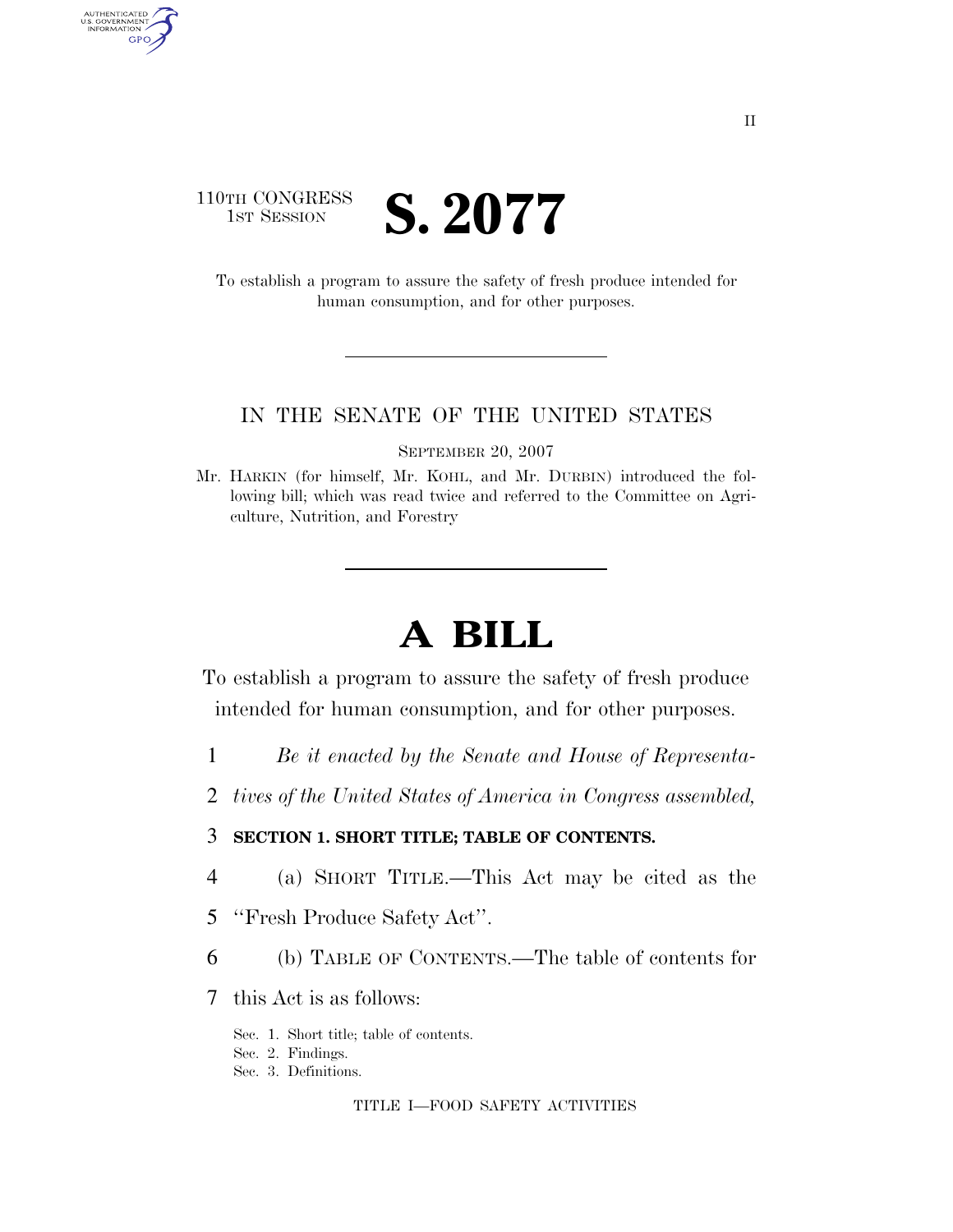Sec. 101. Administration of national program.

#### Subtitle A—Minimally Processed Produce

- Sec. 111. Good manufacturing practices.
- Sec. 112. Inspections of processors.

#### Subtitle B—Raw Agricultural Commodities

- Sec. 121. Good agricultural practices.
- Sec. 122. Inspections of facilities.

#### TITLE II—RESEARCH AND EDUCATION

- Sec. 201. Public health assessment system.
- Sec. 202. Public education system.
- Sec. 203. Research.

#### TITLE III—IMPORTED PRODUCE AND OTHER PROVISIONS

Sec. 301. Imported produce. Sec. 302. Authorization of appropriations.

#### 1 **SEC. 2. FINDINGS.**

| $\overline{2}$ | Congress finds that—                                    |
|----------------|---------------------------------------------------------|
| 3              | (1) consumption of fresh fruits and vegetables          |
| $\overline{4}$ | can promote health and prevent disease, and should      |
| 5              | be encouraged;                                          |
| 6              | $(2)$ an estimated 76,000,000 cases of foodborne        |
| 7              | disease occur each year in the United States, caus-     |
| 8              | ing about $325,000$ hospitalizations and $5,000$ deaths |
| 9              | annually, according to the Centers for Disease Con-     |
| 10             | trol and Prevention (referred to in this section as     |
| 11             | the "CDC");                                             |
| 12             | (3) data reported to the CDC indicate that out-         |
| 13             | breaks of foodborne illness in the United States as-    |
| 14             | sociated with fruits and vegetables have increased in   |
| 15             | absolute numbers and as a proportion of all reported    |
| 16             | foodborne outbreaks;                                    |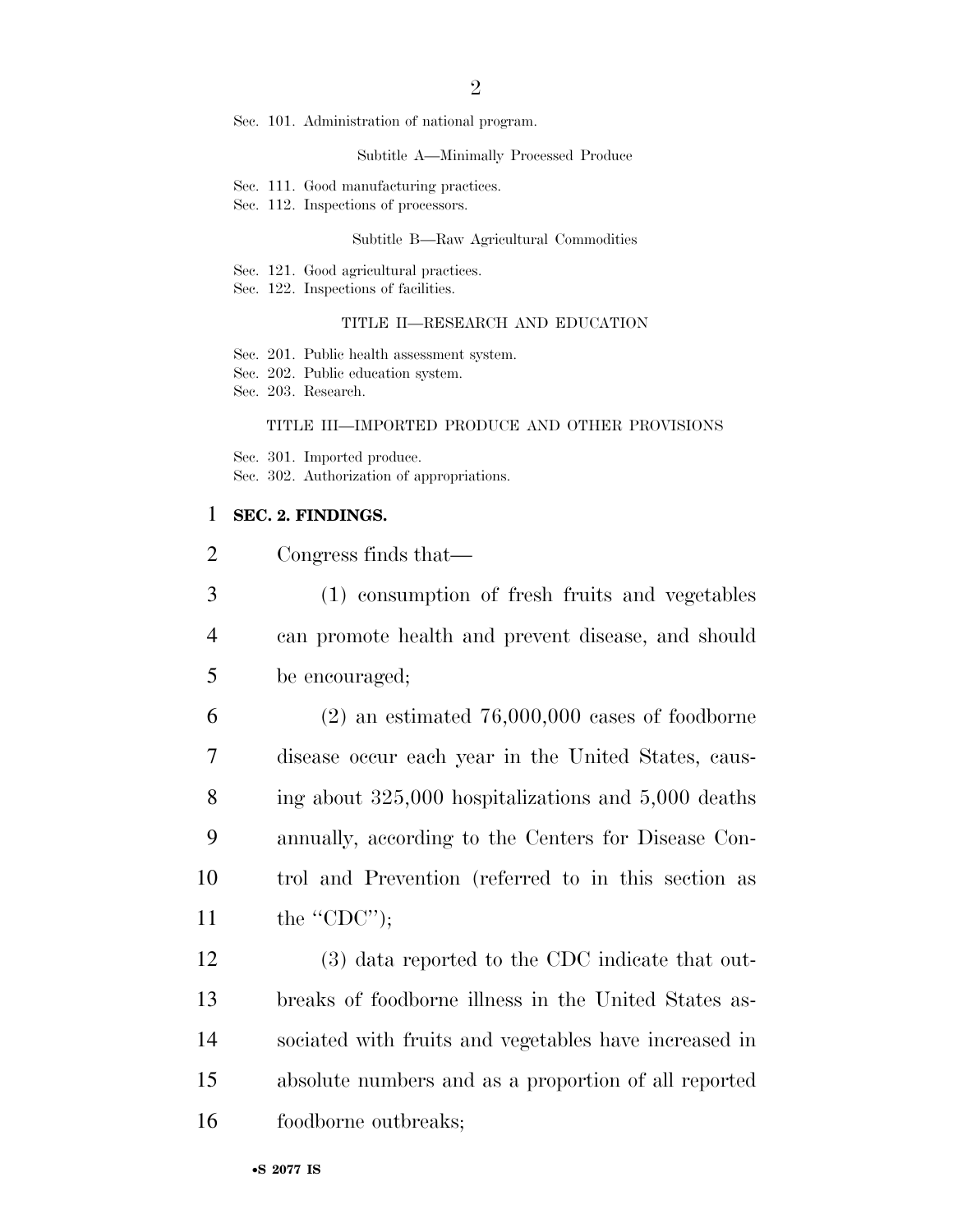| $\mathbf{1}$   | $(4)$ illnesses caused by E. coli O157: H7, Sal-     |
|----------------|------------------------------------------------------|
| $\overline{2}$ | monella spp., and norovirus have been traced to a    |
| 3              | wide variety of produce, including lettuce, salads,  |
| $\overline{4}$ | melons, sprouts, tomatoes, and many fruit- and veg-  |
| 5              | etable-containing dishes;                            |
| 6              | (5) outbreaks of food-borne illness associated       |
| 7              | with produce in the United States have been docu-    |
| 8              | mented from both imported produce and domesti-       |
| 9              | cally grown produce;                                 |
| 10             | (6) large scale processing of produce can easily     |
| 11             | spread pathogens into minimally processed food and   |
| 12             | a single outbreak can affect hundreds of people;     |
| 13             | (7) persons who process produce for human            |
| 14             | consumption have the responsibility to prevent or    |
| 15             | minimize food safety hazards related to their prod-  |
| 16             | ucts;                                                |
| 17             | (8) rising consumer demand for minimally proc-       |
| 18             | essed produce, the growing market for various kinds  |
| 19             | of domestic and imported minimally processed         |
| 20             | produce, and the increasing variety of processing    |
| 21             | techniques for produce, are causing newly recognized |
| 22             | or unpredicted safety hazards; and                   |
| 23             | (9) risk-based sanitation practices, and com-        |
| 24             | modity-specific good agricultural and manufacturing  |
| 25             | practices, tailored to the hazards and the level of  |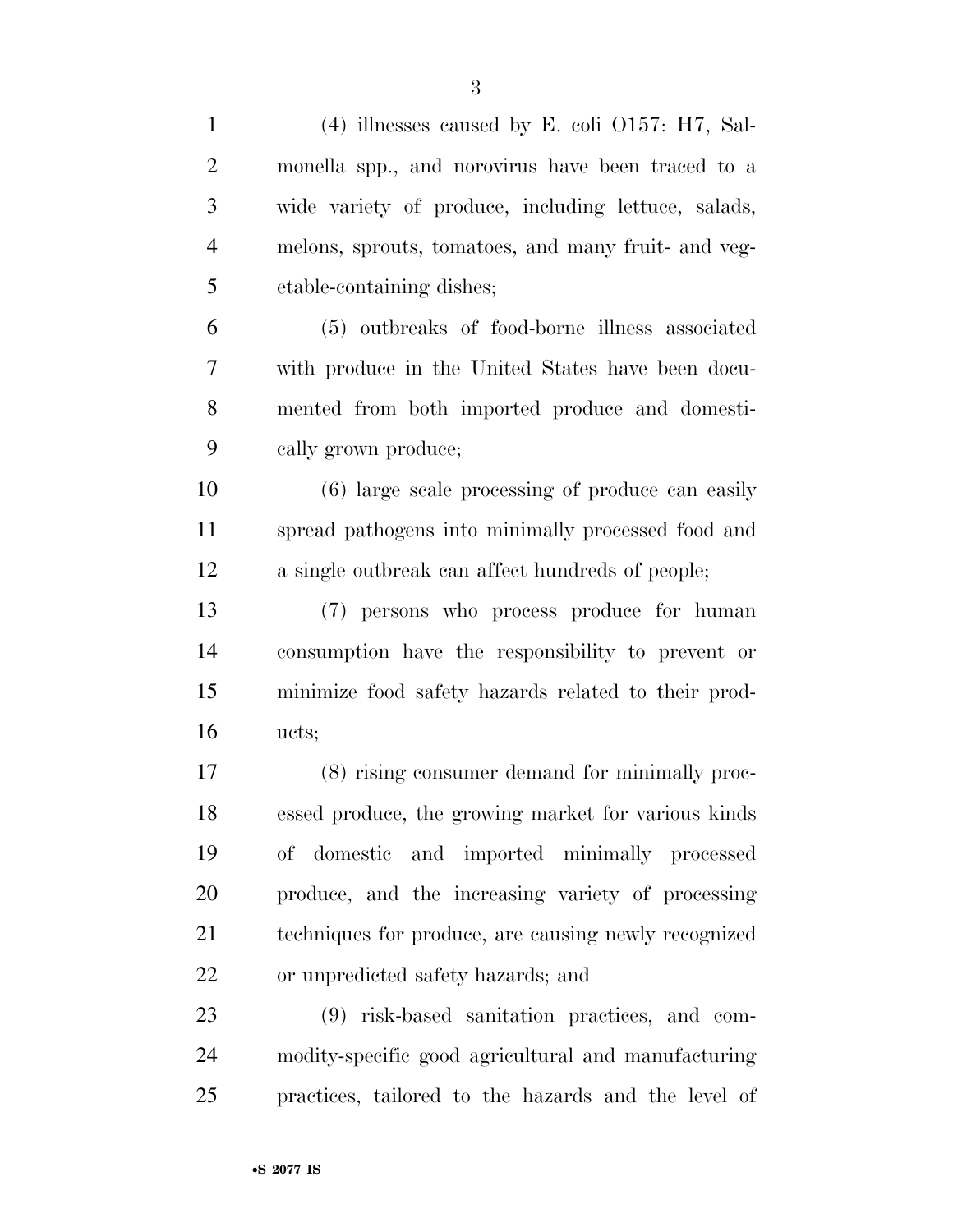| $\mathbf{1}$   | risk that a specific food product presents, should be   |
|----------------|---------------------------------------------------------|
| $\overline{2}$ | applied to the processing of produce to minimize        |
| 3              | these hazards.                                          |
| 4              | SEC. 3. DEFINITIONS.                                    |
| 5              | In this Act:                                            |
| 6              | (1) CONTAMINANT.—The term "contaminant"                 |
| 7              | includes a bacterium, chemical, natural or manufac-     |
| 8              | tured toxin, virus, parasite, physical hazard, or other |
| 9              | human pathogen that, when in food, can cause            |
| 10             | human illness, injury, or death.                        |
| 11             | (2) MINIMALLY PROCESS.—                                 |
| 12             | (A) IN GENERAL.—The term "minimally                     |
| 13             | process" means—                                         |
| 14             | (i) to carry out the commercial prepa-                  |
| 15             | ration or manufacture of produce, includ-               |
| 16             | $ing$ —                                                 |
| 17             | (I) the peeling, coring, stemming,                      |
| 18             | trimming, mashing, or shredding of                      |
| 19             | produce;                                                |
| 20             | (II) the cutting of produce after                       |
| 21             | harvesting;                                             |
| 22             | (III) the preparation of fresh                          |
| 23             | produce so to as to appear ready for                    |
| 24             | consumption without further washing                     |
| 25             | or preparation; and                                     |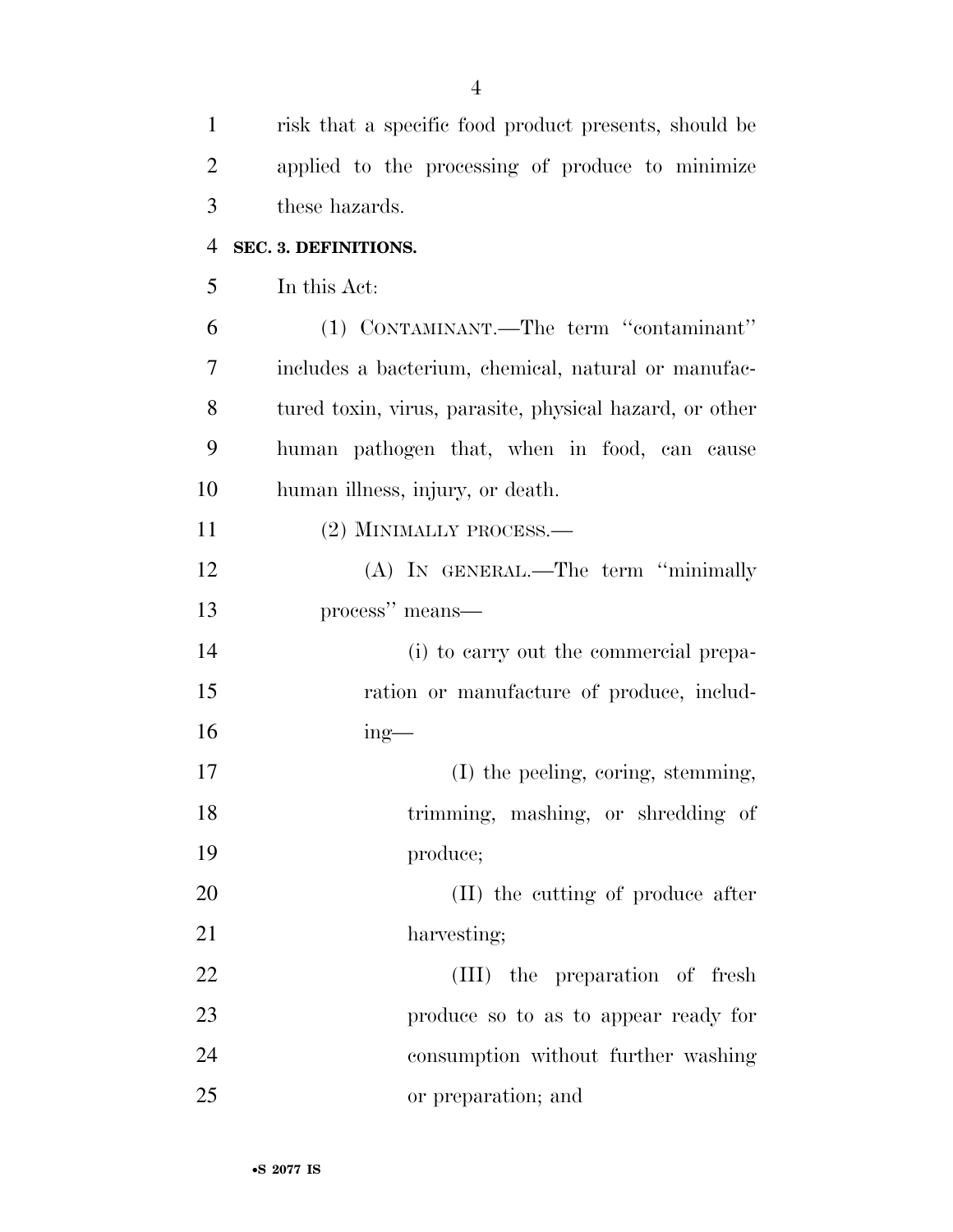(IV) the mixing or blending of minimally processed produce with other produce; and (ii) does not include carrying out the harvesting, washing (except as provided in clause (i)(III)), waxing, packing, or sort- ing, of a raw agricultural commodity. (B) EXCEPTION.—The term ''minimally process'' shall not apply to a raw agricultural commodity that is stemmed but not subject to further commercial preparation. (3) PROCESSOR OF PRODUCE.—The term ''processor of produce'' means a person that mini- mally processes produce. (4) PRODUCE.— (A) IN GENERAL.—The term ''produce'' means any perishable agricultural commodity, as defined in section 1(b) of the Perishable Ag- ricultural Commodities Act, 1930 (7 U.S.C. 20  $499a(b)$ . (B) INCLUSIONS.—The term ''produce'' in-cludes a mixture of—

 (i) a commodity described in subpara-24 graph (A); and

•**S 2077 IS**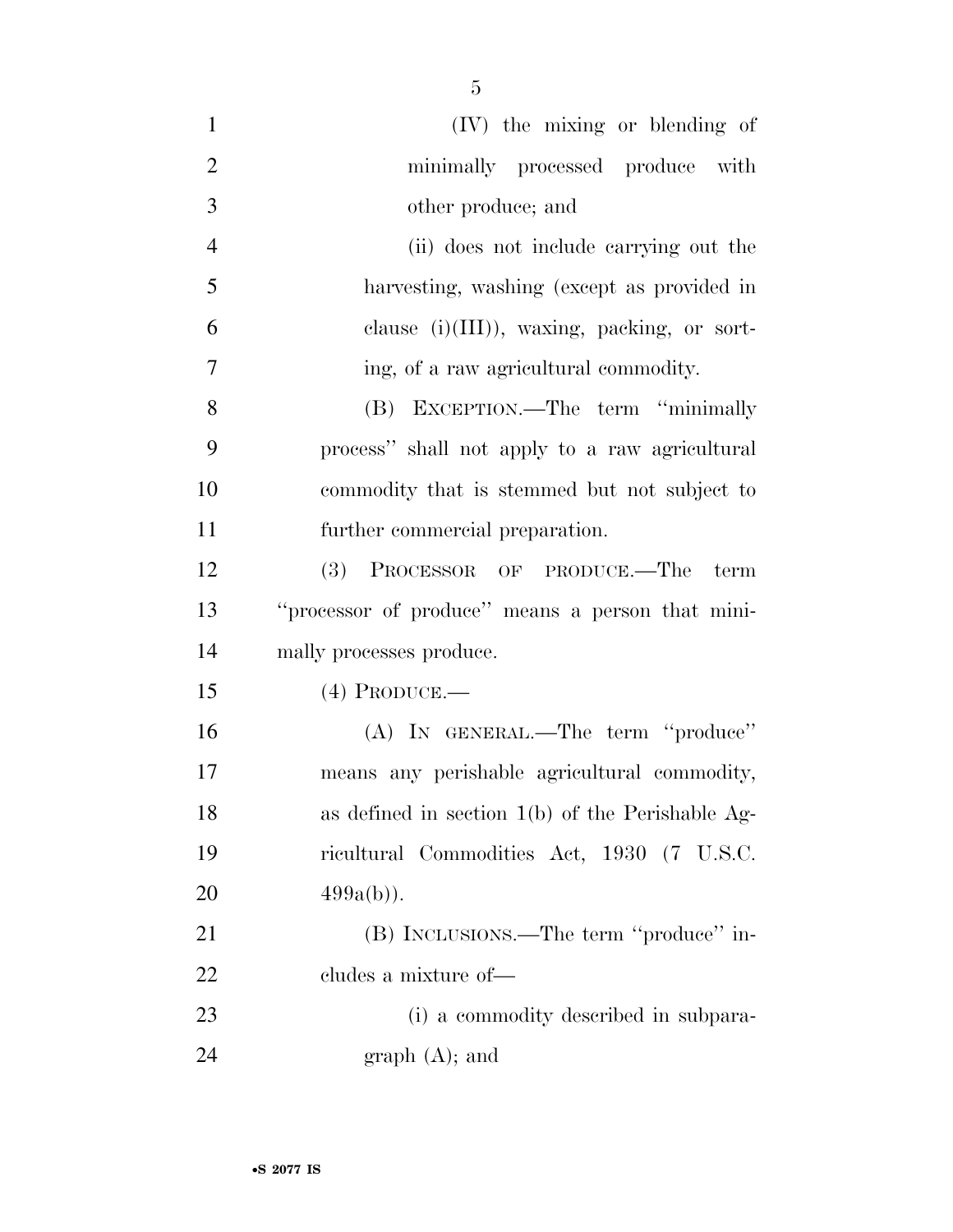- 1 (ii) any other food, as defined in sec-2 tion 201 of the Federal Food, Drug, and Cosmetic Act (21 U.S.C. 321). (C) EXCLUSIONS.—The term ''produce'' does not include— (i) other food in the mixture described 7 in subparagraph (B)(ii); and (ii) an article used for food or drink for animals, or an article used for a com-10 ponent of such an article. (5) RAW AGRICULTURAL COMMODITY.—The term ''raw agricultural commodity'' means a perish- able agricultural commodity, as defined in section 1(b) of the Perishable Agricultural Commodities Act, 1930 (7 U.S.C. 499a(b)) that is a raw agricultural commodity, as defined in section 201 of the Federal Food, Drug, and Cosmetic Act (21 U.S.C. 321). (6) SECRETARY.—The term ''Secretary'' means the Secretary of Health and Human Services. **TITLE I—FOOD SAFETY ACTIVITIES SEC. 101. ADMINISTRATION OF NATIONAL PROGRAM.**
- 23 (a) IN GENERAL.—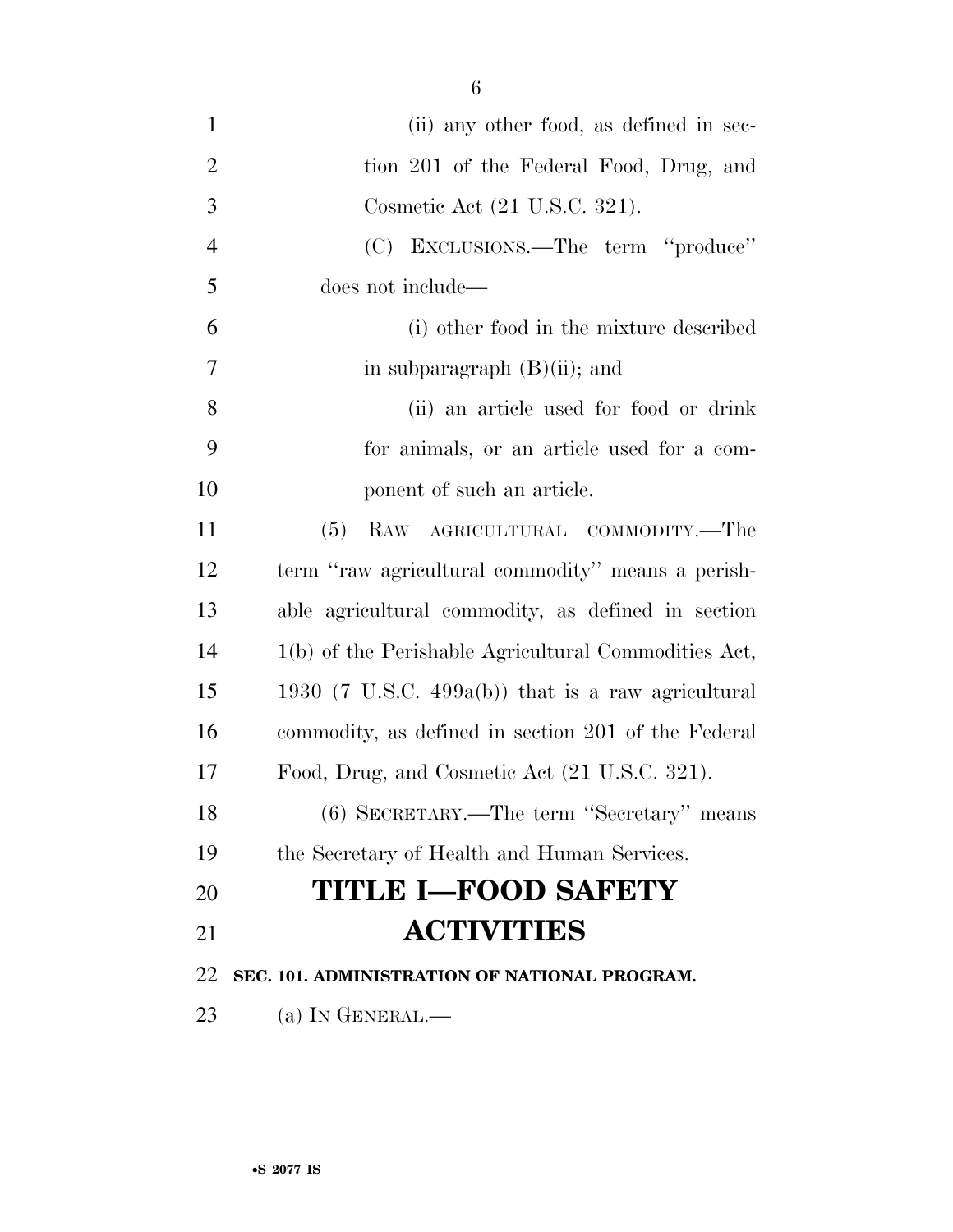| $\mathbf{1}$   | (1) NATIONAL PROGRAM.—The Secretary shall                |
|----------------|----------------------------------------------------------|
| $\overline{2}$ | administer a national program for the purpose of         |
| 3              | protecting human health by ensuring that—                |
| $\overline{4}$ | $(A)$ there are effective programs in place to           |
| 5              | assure the safety of produce minimally proc-             |
| 6              | essed in the United States; and                          |
| 7              | (B) producers of raw agricultural commod-                |
| 8              | ities have effective programs in place to assure         |
| 9              | the safety of those commodities produced in the          |
| 10             | United States.                                           |
| 11             | (2) BASIS FOR PROGRAM.—The program shall                 |
| 12             | take into consideration the distinctive characteristics  |
| 13             | of minimal processing of produce and the differing       |
| 14             | practices and levels of risk associated with the pro-    |
| 15             | duction of different raw agricultural commodities.       |
| 16             | (b) PROGRAM ELEMENTS.—The program shall pro-             |
| 17             | vide for implementation of the authorities described in— |
| 18             | $(1)$ sections 402A, 402B, 704A, and 704B of             |
| 19             | the Federal Food, Drug, and Cosmetic Act,<br>as          |
| 20             | added by subtitles A and B; and                          |
| 21             | $(2)$ title II.                                          |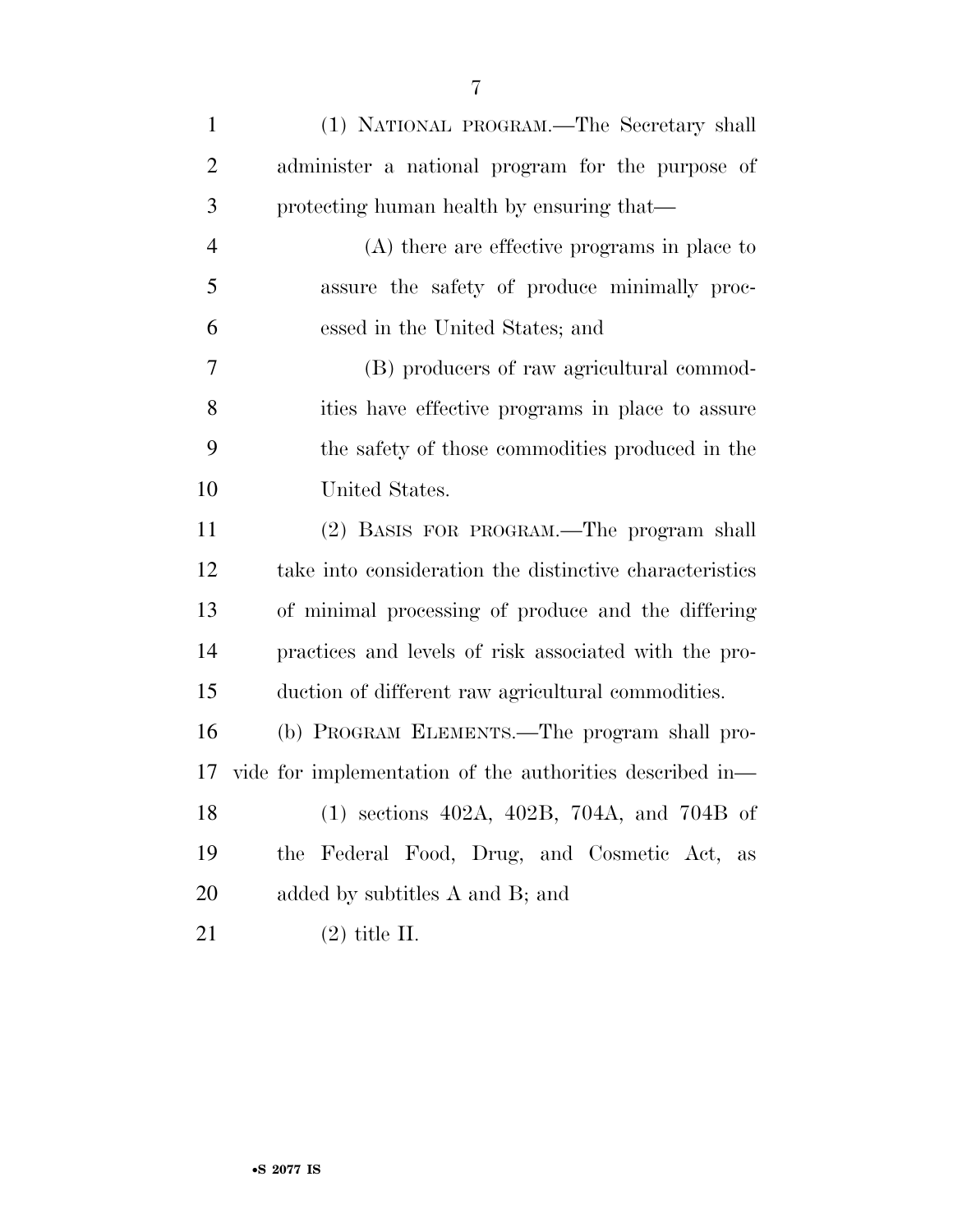## **Subtitle A—Minimally Processed Produce**

#### **SEC. 111. GOOD MANUFACTURING PRACTICES.**

 (a) IN GENERAL.—Chapter IV of the Federal Food, Drug, and Cosmetic Act is amended by inserting after sec-tion 402 (21 U.S.C. 342) the following:

### **''SEC. 402A. GOOD MANUFACTURING PRACTICES FOR PRODUCE.**

 ''(a) GOOD MANUFACTURING PRACTICE REGULA-TIONS.—

 $\frac{u(1)}{N}$  IN GENERAL.—Not later than 1 year after the date of enactment of this section, the Secretary shall by regulation establish standards for good manufacturing practices for the minimal processing of produce.

16 "(2) CONTENT.—The regulations issued under paragraph (1) shall include the following require-ments:

19 "(A) SANITATION.—Processors of produce shall—

21 ''(i) establish mandatory sanitation standard operating procedures, including cleaning procedures for equipment, storage areas, air systems, and water storage areas;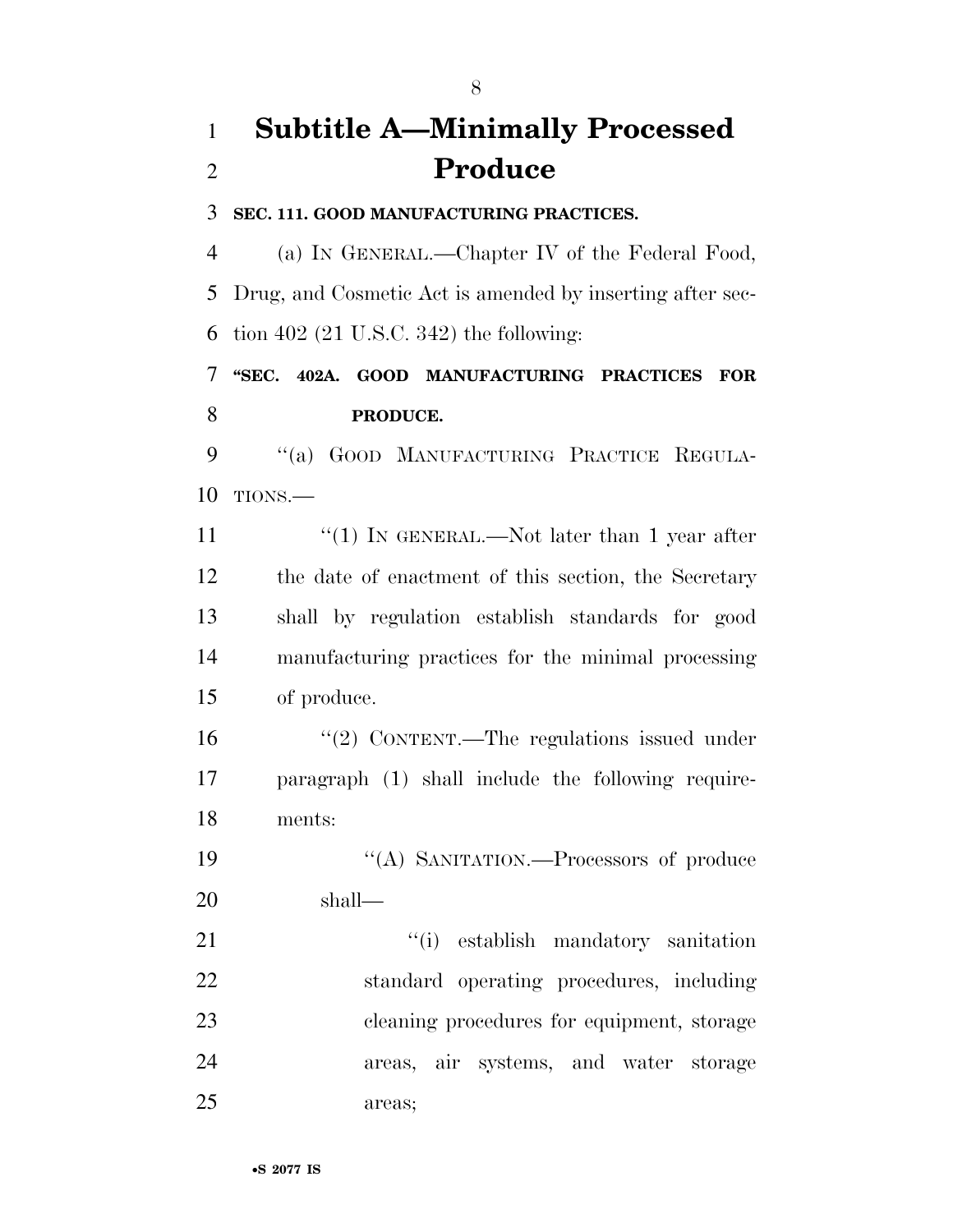| $\mathbf{1}$   | "(ii) design processing facilities to fa-           |
|----------------|-----------------------------------------------------|
| $\overline{2}$ | cilitate maintenance and good sanitation            |
| 3              | practices so that contamination may be              |
| $\overline{4}$ | controlled throughout receiving, cooling,           |
| 5              | processing, packing, and storage oper-              |
| 6              | ations; and                                         |
| $\tau$         | $``(iii)$ ensure—                                   |
| 8              | $\lq\lq$ (I) controlled access to the facil-        |
| 9              | ity and to processing areas;                        |
| 10             | $\lq\lq$ (II) adequate space for oper-              |
| 11             | ations;                                             |
| 12             | "(III) adequate drainage of proc-                   |
| 13             | essing and wash water;                              |
| 14             | $\lq\lq ( \text{IV}) \,$ food contact surfaces that |
| 15             | are easy to clean and maintain;                     |
| 16             | $\lq\lq(V)$ that areas and structures               |
| 17             | designed to protect the product and                 |
| 18             | equipment from contamination; and                   |
| 19             | "(VI) that sanitation standards                     |
| 20             | established in clause (i) are adhered               |
| 21             | to in the transportation of minimally               |
| 22             | processed produce to the extent prac-               |
| 23             | ticable.                                            |
| 24             | $\lq\lq (B)$ WATER.—                                |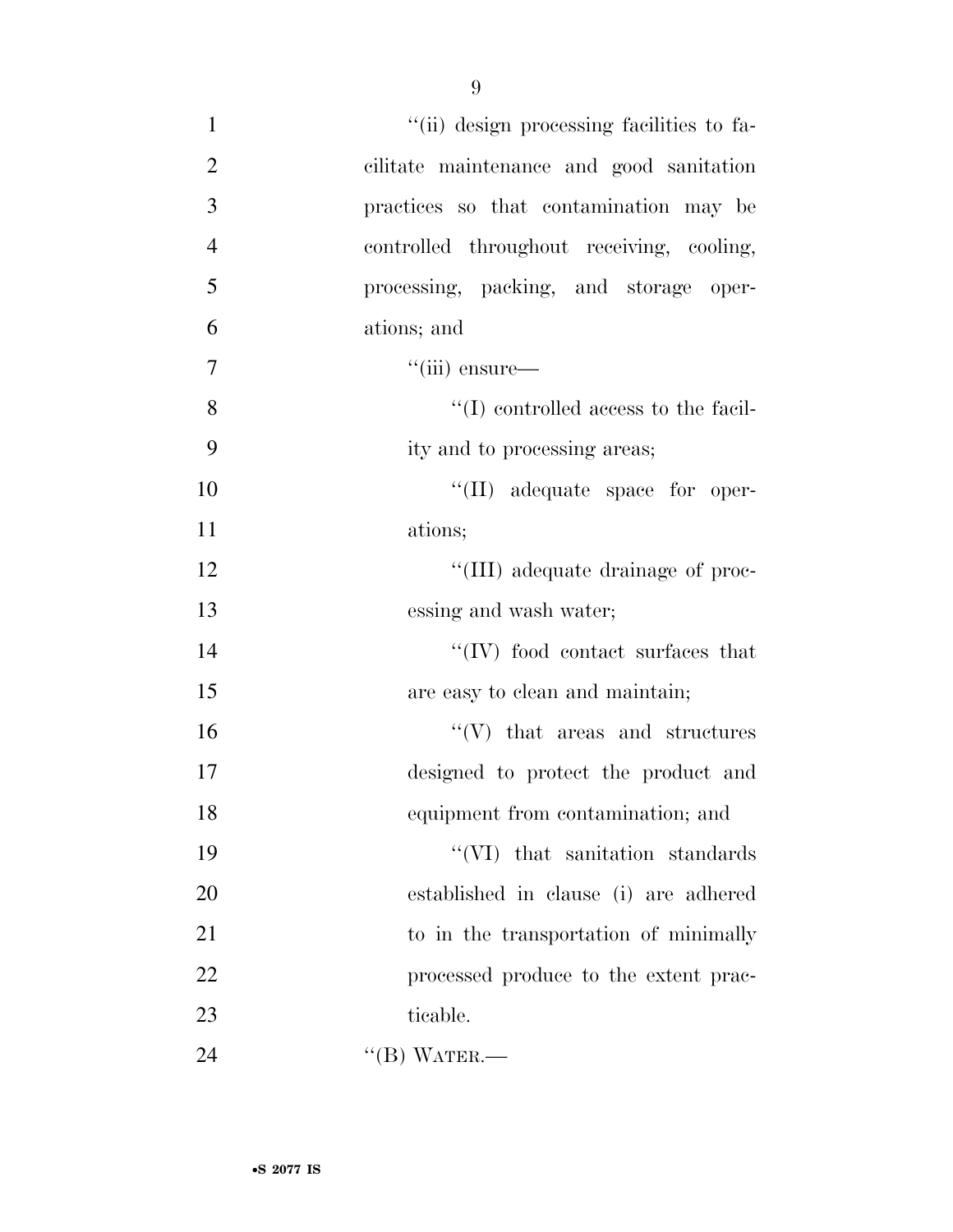| $\mathbf{1}$   | "(i) IN GENERAL.—Processors of             |
|----------------|--------------------------------------------|
| $\overline{2}$ | produce shall ensure that—                 |
| 3              | "(I) the water supply used in              |
| $\overline{4}$ | food processing plants is suitable for     |
| 5              | its intended use;                          |
| 6              | "(II) facilities have an environ-          |
| $\overline{7}$ | mental monitoring program that in-         |
| 8              | cludes sampling for pathogens to de-       |
| 9              | tect areas of harborage and to verify      |
| 10             | the effectiveness of cleaning and sani-    |
| 11             | tizing programs in preventing cross-       |
| 12             | contamination; and                         |
| 13             | "(III) each sanitizer used for             |
| 14             | washing vegetables is appropriate for      |
| 15             | its intended use.                          |
| 16             | "(ii) SAMPLING PROGRAMS<br><b>FOR</b>      |
| 17             | WATER.—If the Secretary determines that    |
| 18             | effective sampling programs can be devel-  |
| 19             | oped, processors of produce shall ensure   |
| 20             | that the water used for washing produce is |
| 21             | monitored for the presence of pathogens at |
| 22             | a rate adequate to ensure highly contami-  |
| 23             | nated batches are identified and elimi-    |
| 24             | nated.                                     |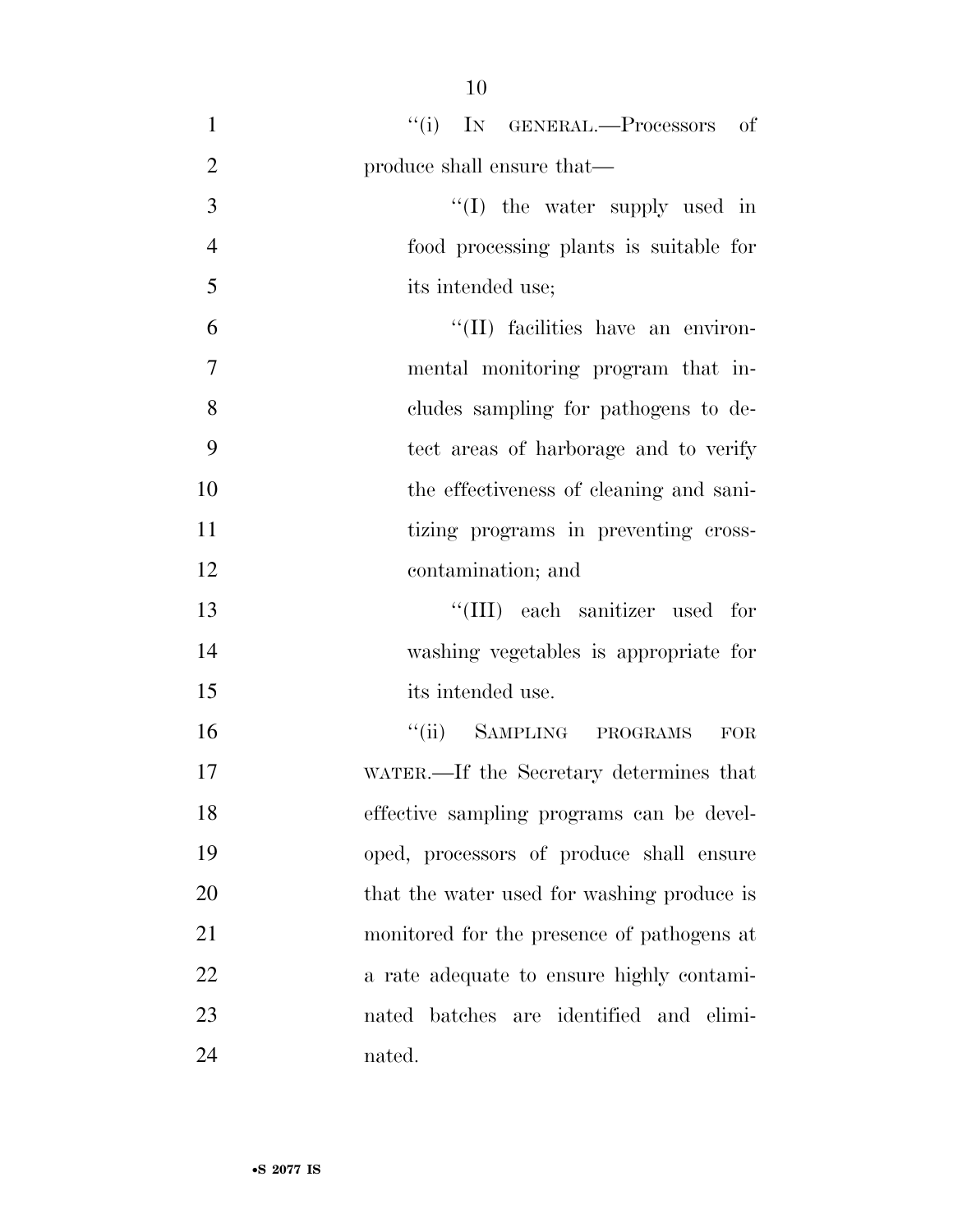| $\mathbf{1}$   | "(C) ADDITIONAL REQUIREMENTS.—Other                      |
|----------------|----------------------------------------------------------|
| $\overline{2}$ | requirements as determined appropriate by the            |
| 3              | Secretary.                                               |
| $\overline{4}$ | $\cdot\cdot$ (3) RISK ASSESSMENT.—The standards estab-   |
| 5              | lished under paragraph (1) shall be based on risk as-    |
| 6              | sessment tools and metrics developed by the Food         |
| 7              | and Drug Administration in consultation with the         |
| 8              | Department of Agriculture and processors of              |
| 9              | produce. The risk assessments shall include—             |
| 10             | $\lq\lq$ identification of existing and potential        |
| 11             | hazards at facilities;                                   |
| 12             | "(B) evaluation of human health risks                    |
| 13             | posed by hazards identified in subparagraph              |
| 14             | $(A)$ ; and                                              |
| 15             | "(C) proposed controls to minimize haz-                  |
| 16             | ards based on subparagraph (B).                          |
| 17             | RISK CLASSIFICATION.—The Secretary<br>(4)                |
| 18             | shall classify facilities as high-, medium-, or low-risk |
| 19             | according to the risk assessments in paragraph $(3)$ ,   |
| 20             | and by considering the hazards associated with the       |
| 21             | type of produce being minimally processed at a facil-    |
| 22             | ity, the facility's history of compliance and food safe- |
| 23             | ty problems, and such other factors as the Secretary     |
| 24             | may determine to be appropriate. Such risk classi-       |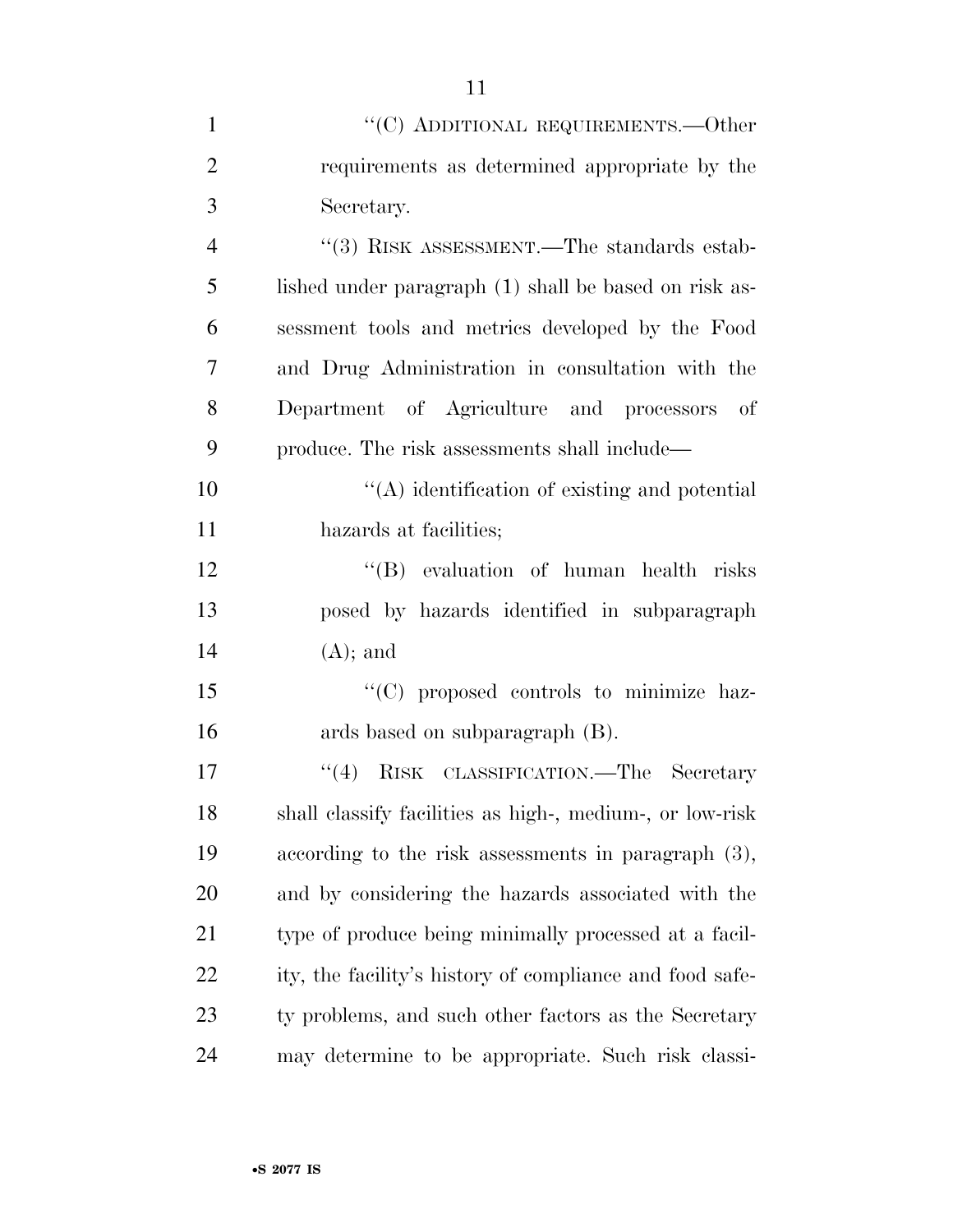| $\mathbf{1}$   | fication shall determine the specific standards and     |
|----------------|---------------------------------------------------------|
| $\overline{2}$ | controls required at each facility.                     |
| 3              | $\cdot\cdot$ (5) SCIENCE-BASED STANDARDS.—The stand-    |
| $\overline{4}$ | ards established under paragraph (1) shall—             |
| 5              | $\lq\lq$ reflect the best available science; and        |
| 6              | "(B) be subject to change through regula-               |
| 7              | tions promulgated by the Secretary as new sci-          |
| 8              | entific evidence on risk becomes available.             |
| 9              | "(b) IMPLEMENTATION PLAN FOR PROCESSORS.—               |
| 10             | "(1) IN GENERAL.—Not later than 2 years                 |
| 11             | after the date of enactment of this section, the Sec-   |
| 12             | retary shall require every processor of produce to      |
| 13             | have a written plan detailing the controls utilized the |
| 14             | processor of produce.                                   |
| 15             | "(2) CONTENT.—A plan under paragraph (1)                |
| 16             | shall—                                                  |
| 17             | "(A) address good manufacturing stand-                  |
| 18             | ards set forth by the Secretary;                        |
| 19             | "(B) require record keeping to monitor                  |
| 20             | compliance;                                             |
| 21             | $\lq\lq$ require the sampling of products and           |
| 22             | process to be tested, at a frequency and in a           |
| 23             | manner commensurate with the risk presented             |
| 24             | by the facility and produce processed, as deter-        |
| 25             | mined in subsection (a)(3), if the Secretary            |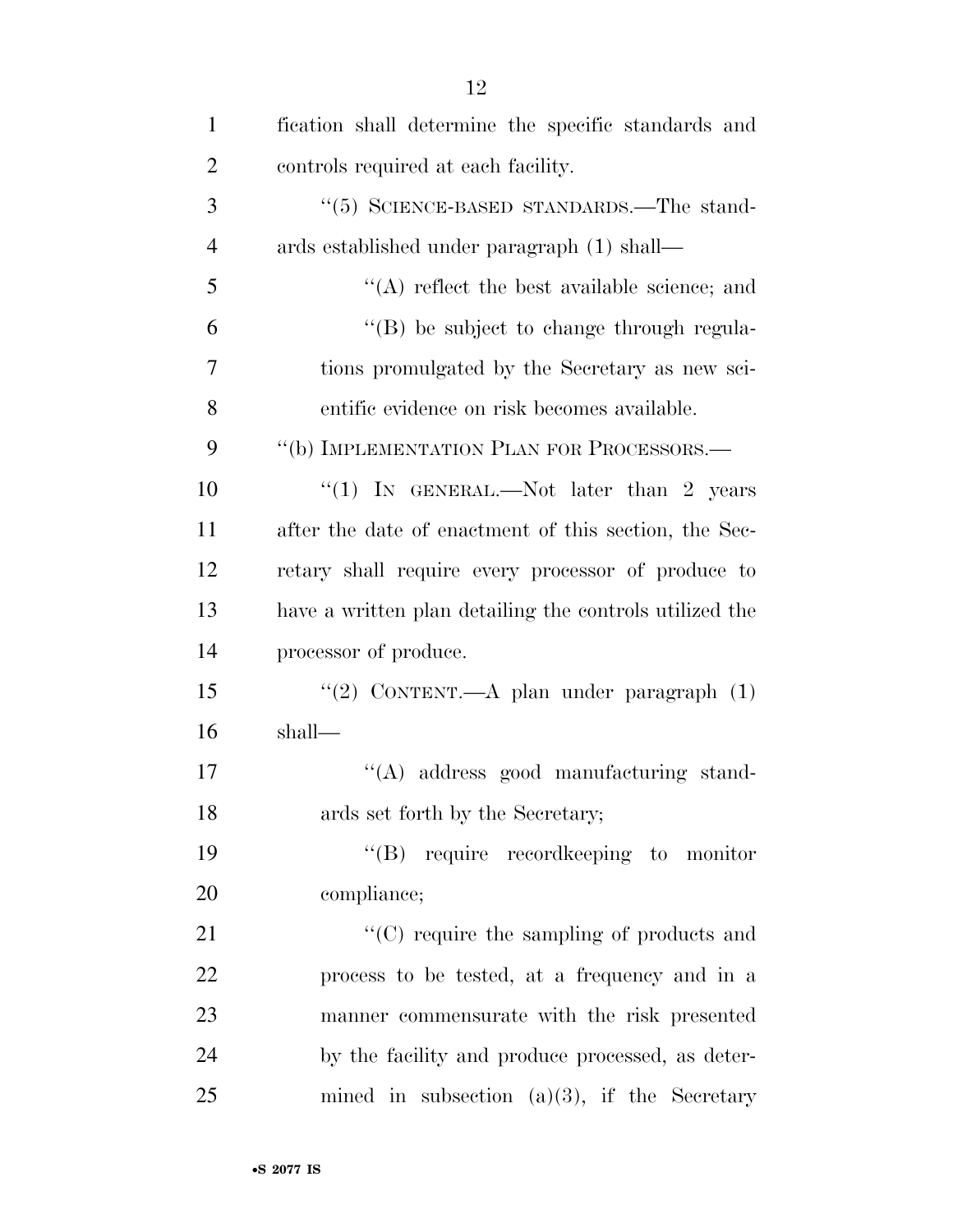| $\mathbf{1}$   | deems this appropriate, and sufficient to ensure            |
|----------------|-------------------------------------------------------------|
| $\overline{2}$ | that the standards or process controls are effec-           |
| 3              | tive on an on-going basis and that regulatory               |
| $\overline{4}$ | standards are met; and                                      |
| 5              | "(D) provide access to the Food and Drug                    |
| 6              | Administration to records maintained by the fa-             |
| $\overline{7}$ | cility pursuant to section 414.                             |
| 8              | "(3) SPECIFIC CONTROLS.—In addition to com-                 |
| 9              | plying with standards established under section             |
| 10             | $402A(a)(1)$ , the Secretary may require processors to      |
| 11             | adopt specific process controls identified in section       |
| 12             | $402A(a)(3)$ , if the process controls are needed to en-    |
| 13             | sure the protection of the public health.                   |
| 14             | (4)<br>TIERED IMPLEMENTATION.—The<br>$\rm Sec-$             |
| 15             | retary shall require such a plan for high-risk facili-      |
| 16             | ties first, and then for medium-risk facilities, and        |
| 17             | then for low-risk facilities, as classified under sub-      |
| 18             | section $(a)(4)$ .                                          |
| 19             | "(c) EXCEPTIONS.—In issuing regulations under sub-          |
| 20             | section (a), the Secretary may modify the good manufac-     |
| 21             | turing process regulations if the Secretary determines, for |
| 22             | good cause shown and stated together with the regula-       |
| 23             | tions, that for a specific product—                         |
| 24             | $\cdot\cdot(1)$ a modification of such provisions would be  |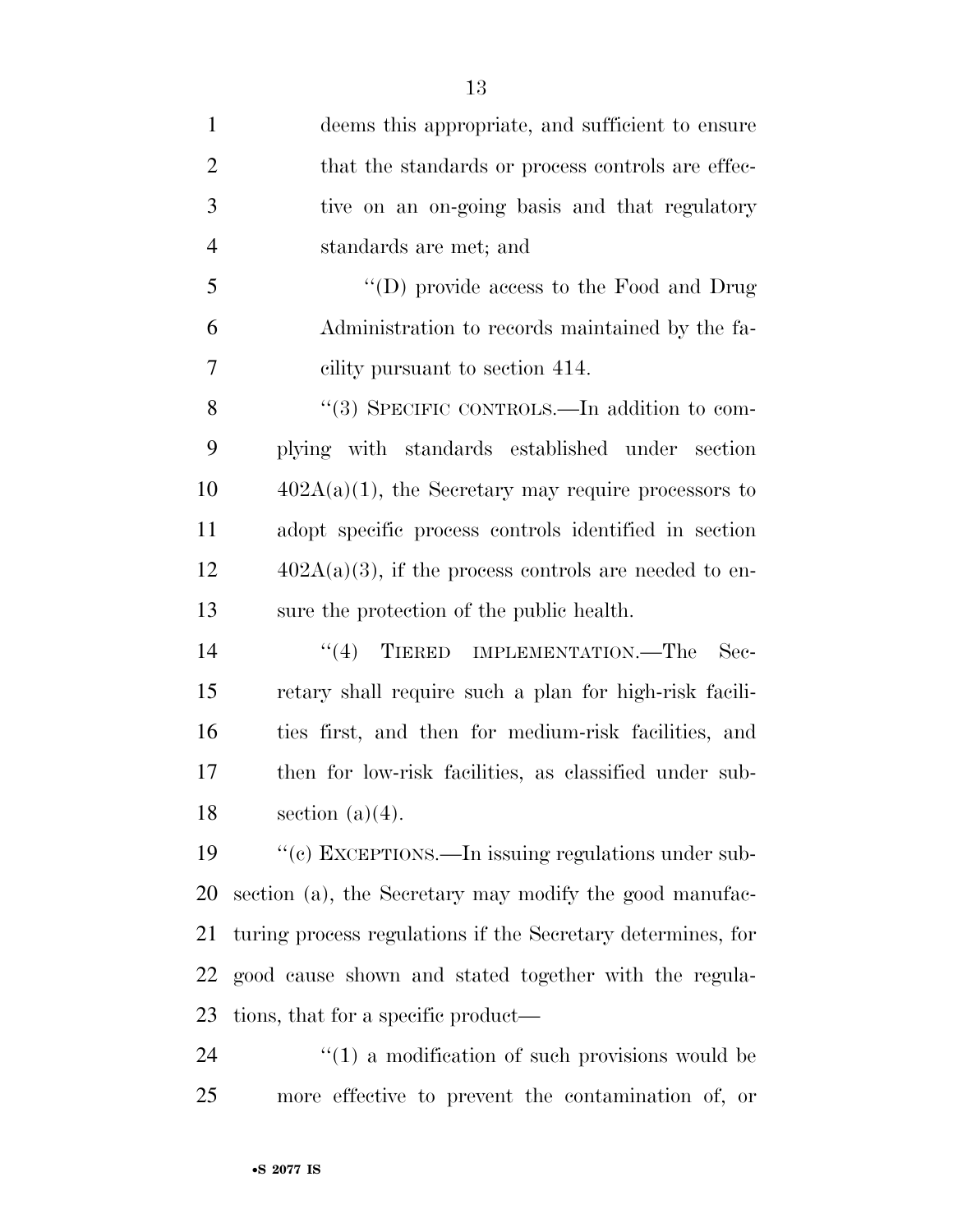promote the sanitation of, minimally processed produce; or

 ''(2) the application of a portion of such provi- sions would not result in the prevention of contami- nation of, or promotion of sanitation of, minimally processed produce.

 ''(d) EFFECTIVE DATE.—The regulations promul- gated under subsection (a) shall take effect 2 years after the date of enactment of this section.

''(e) DEFINITIONS.—In this section:

 $\frac{1}{1}$  CONTAMINANT; MINIMALLY PROCESS; PRODUCE.—The terms 'contaminant', 'minimally process', and 'produce' have the meanings given those terms in section 3 of the Fresh Produce Safety Act.

16 "(2) FACILITY.—The term 'facility' includes any factory, warehouse, or establishment, in which produce is minimally processed.

19 "(3) GOOD MANUFACTURING PRACTICE REGU- LATIONS.—The term 'good manufacturing practice regulations' means the good manufacturing practice regulations for manufacturing, packing, or holding food, issued under sections 402, 701, and 704 of this Act and under section 361 of the Public Health Service Act (42 U.S.C. 264).''.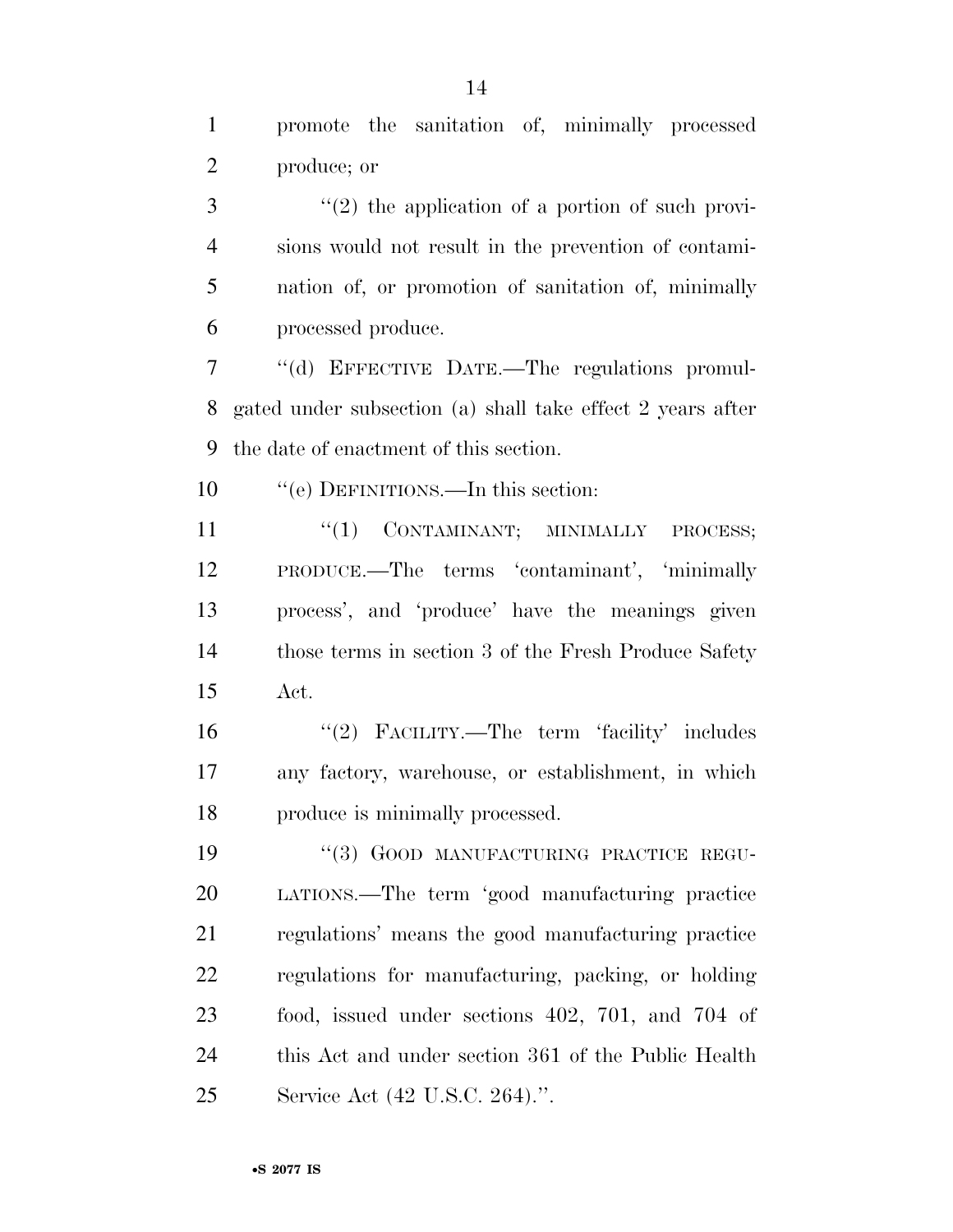(b) VIOLATION.—Section 402 of the Federal Food, Drug, and Cosmetic Act (21 U.S.C. 342) is amended by adding at the end the following:

 ''(j) It is an article of produce processed in violation of section 402A.''.

#### **SEC. 112. INSPECTIONS OF PROCESSORS.**

 (a) IN GENERAL.—Chapter VII of the Federal Food, Drug, and Cosmetic Act is amended by inserting after sec-tion 704 (21 U.S.C. 374) the following:

#### **''SEC. 704A. INSPECTIONS OF PROCESSORS.**

11 "(a) NATURE OF INSPECTIONS.—

12 "(1) IN GENERAL.—The Secretary shall provide for unannounced inspections of processing facilities to determine if produce processed in the facilities is in compliance with the requirements of this Act that relate to produce.

17 "(2) SCHEDULE.—The Secretary shall establish a schedule for the unannounced inspections, which shall provide for—

20  $\langle (A) \rangle$  inspections at least once per growing season for facilities classified as high-risk under 22 section  $402A(a)(4)$ ; and

23 ''(B) less frequent inspections, as deter-mined by the Secretary, for facilities classified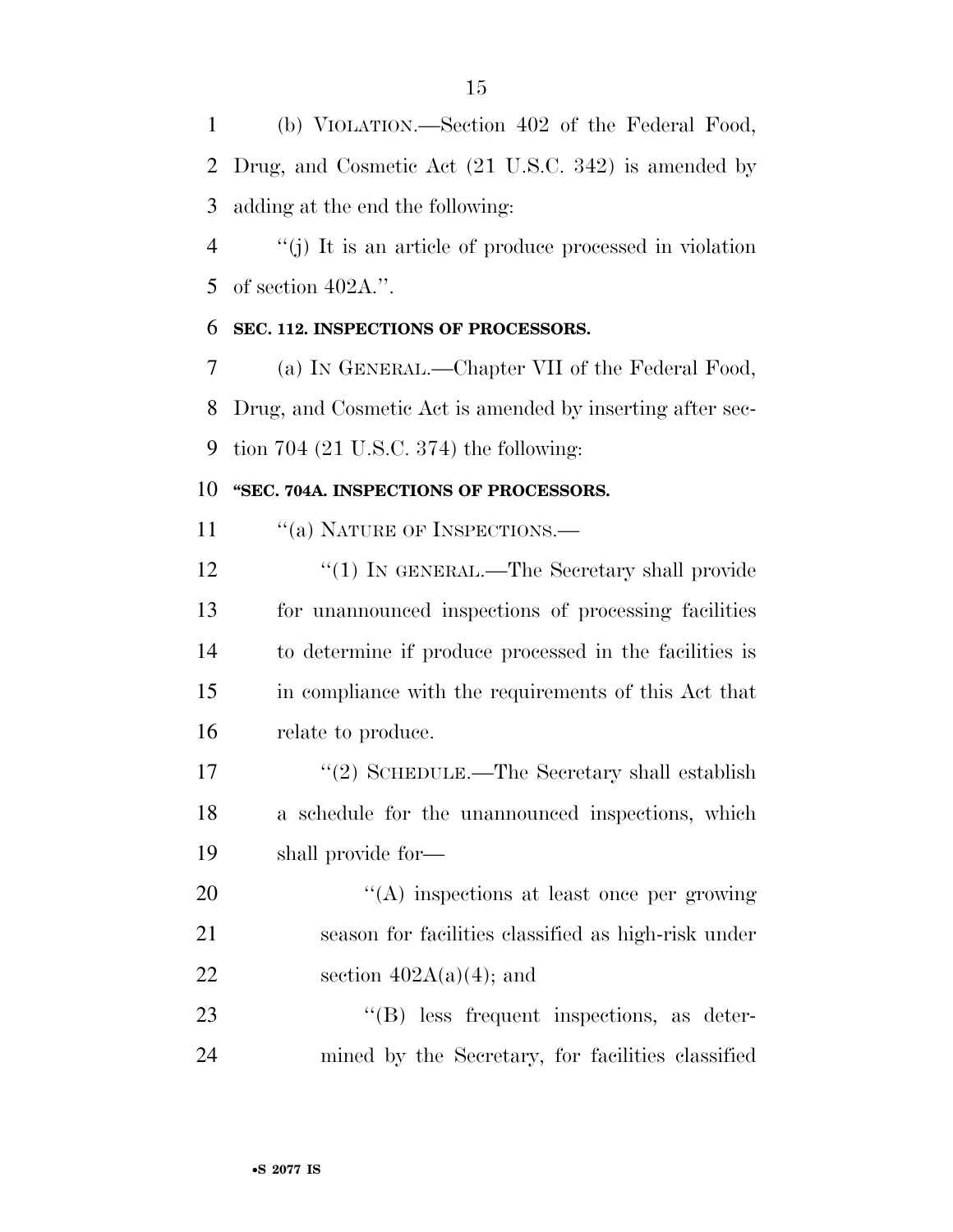as medium- or low-risk facilities under section 2  $402A(a)(4)$ .

3 "(3) EXAMINATION OF CLASSIFICATIONS.— Each such inspection of a facility shall include an examination of whether the facility is appropriately 6 classified under section  $402A(a)(4)$ .

7 "(b) CONDUCT OF INSPECTIONS.—

8 "(1) SCOPE.—An inspection under subsection (a) of any facility described in subsection (a) shall extend to all things in the facility, any required records, processes, controls, and premises that bear on whether minimally processed produce is in com- pliance with the requirements of this Act that relate to produce. Access to records may include the copy-ing of the records.

 ''(2) AUTHORITIES.—In conducting such an in- spection, an officer or employee duly designated by the Secretary shall have the same authorities and duties as the officer or employee would have under 20 subsection (a)(1), (c), or (d) of section 704 to in-spect facilities in which food is minimally processed.

22 "(3) REPORT.—Not later than 48 hours after completion of the inspection, the officer or employee making the inspection shall give to the owner, oper-ator, or agent in charge a written report setting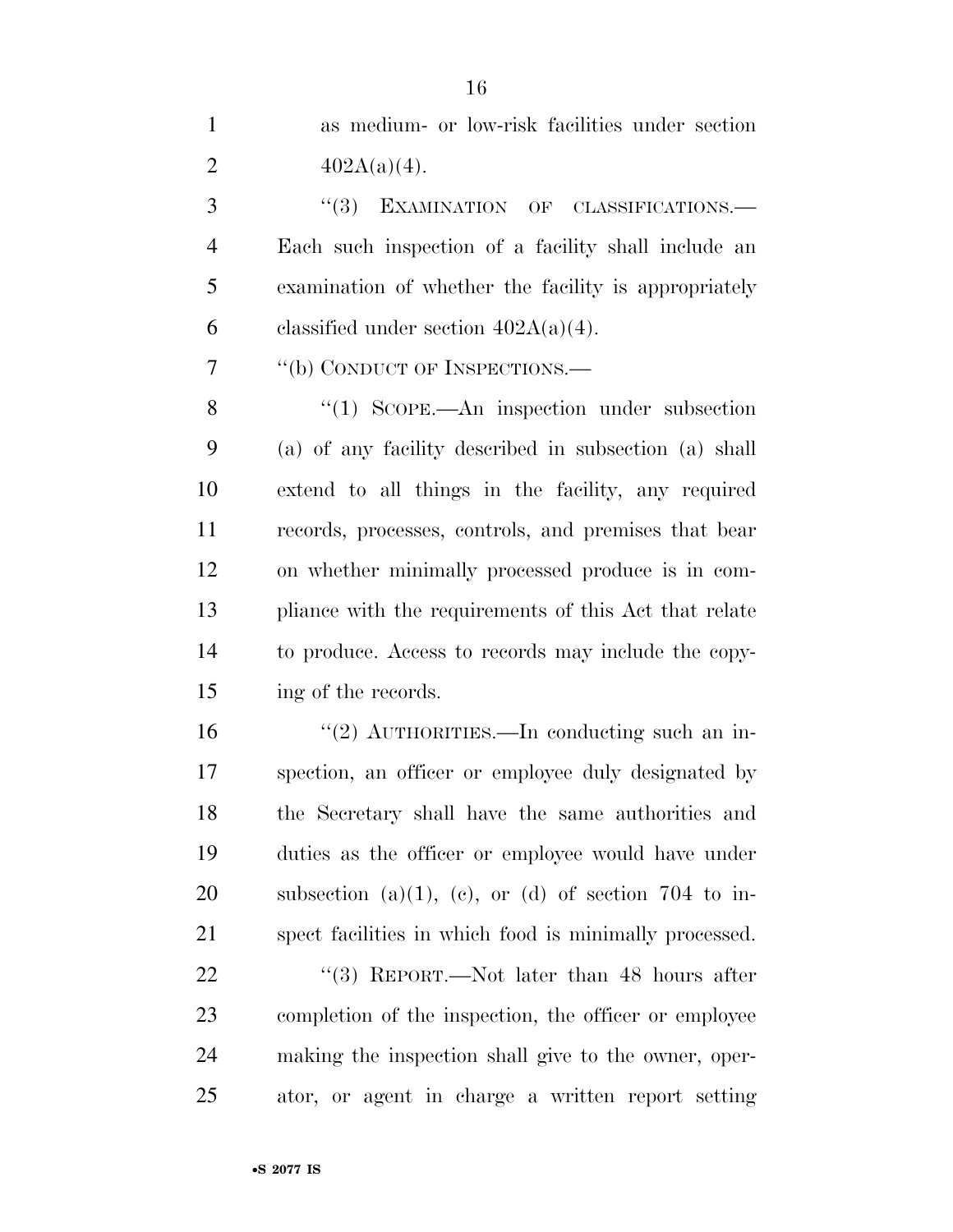forth any conditions or practices observed that indi- cate that any produce from the facility is in violation of the requirements of this Act that relate to produce.

 ''(c) PRODUCT DETENTION AND CONDEMNATION.— ''(1) IN GENERAL.—If, during an inspection conducted under this section, an officer or employee making the inspection determines that minimally processed produce is in violation of the requirements of this Act that relate to produce, the officer or em- ployee may order the produce segregated, im- pounded, and if objection is not made no later than 48 hours after the issuance of the impoundment order, condemned. If objection is made during such 48-hour period, minimally processed produce that is perishable may be processed to the extent necessary to prevent spoilage, and the Secretary shall expedi- tiously commence a hearing within 24 hours after the objection regarding the determination and any action required for compliance with the requirements of this Act that relate to produce. The decision of the Secretary following the hearing shall be consid-ered to be a final agency action.

24 "(2) RELEASE.—If the Secretary determines that, through relabeling or other action, the produce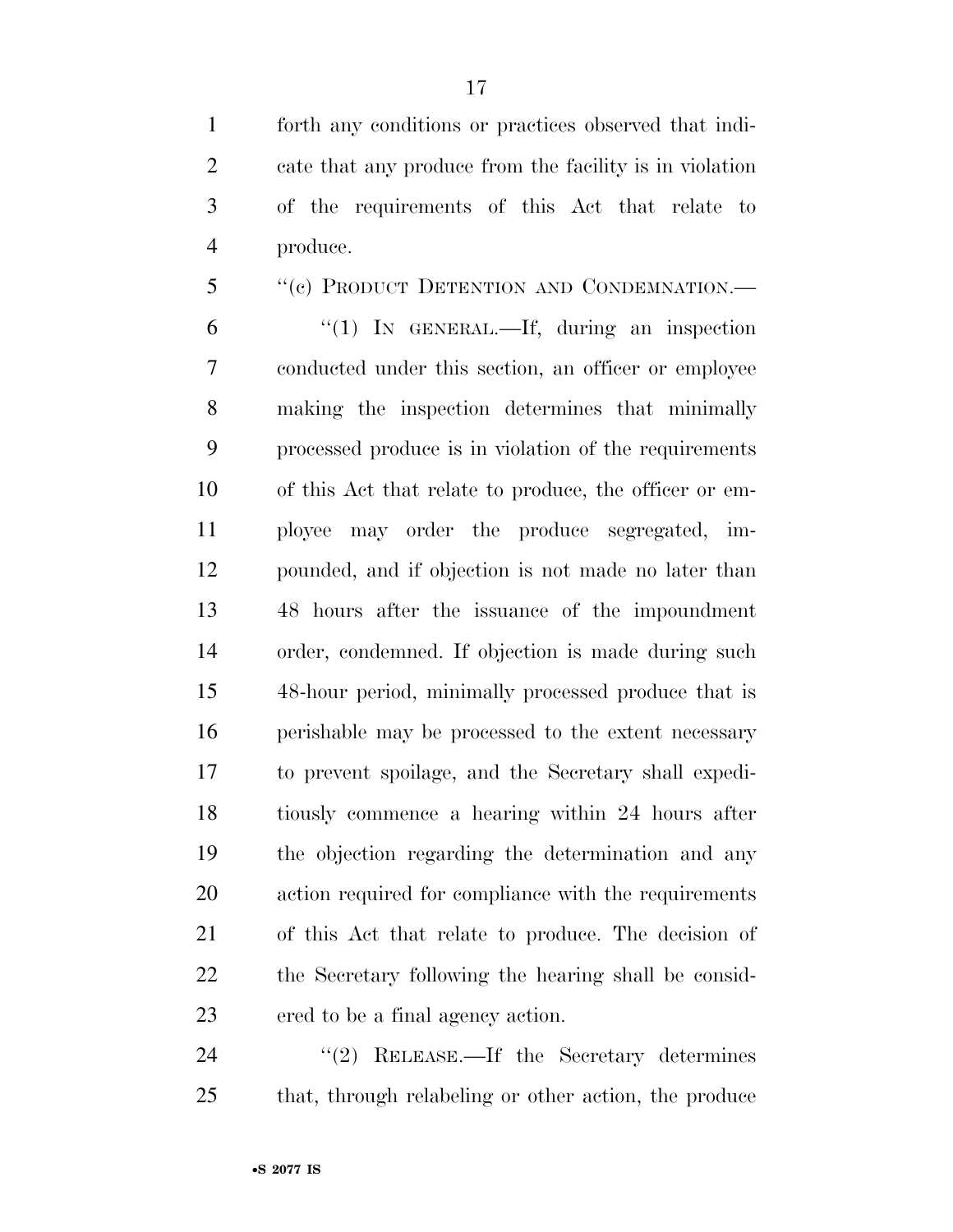| $\mathbf{1}$   | can be brought into compliance with the require-       |
|----------------|--------------------------------------------------------|
| $\overline{2}$ | ments of this Act that relate to produce, the produce  |
| 3              | may be released following a determination by the       |
| $\overline{4}$ | Secretary that the relabeling or other action as spec- |
| 5              | ified by the Secretary has been performed.             |
| 6              | "(3) DESTRUCTION.—Any minimally processed              |
| 7              | produce condemned under paragraph (1)—                 |
| 8              | "(A) in a case in which no objection is                |
| 9              | made under paragraph $(1)$ ;                           |
| 10             | $\lq\lq$ (B) after the hearing and any judicial re-    |
| 11             | view; or                                               |
| 12             | $\lq\lq$ (C) after failure of the owner, operator,     |
| 13             | or agent to perform relabeling or other action         |
| 14             | described in paragraph $(2)$ ,                         |
| 15             | shall be destroyed under supervision of the Sec-       |
| 16             | retary.                                                |
| 17             | "(d) MAINTENANCE OF RECORDS.-                          |
| 18             | " $(1)$ IN GENERAL.—The owner, operator, or            |
| 19             | agent in charge of each facility shall maintain such   |
| 20             | records as the Secretary may prescribe. The records    |
| 21             | shall be maintained for a reasonable period of time    |
| 22             | as determined by the Secretary. The records shall      |
| 23             | include information concerning—                        |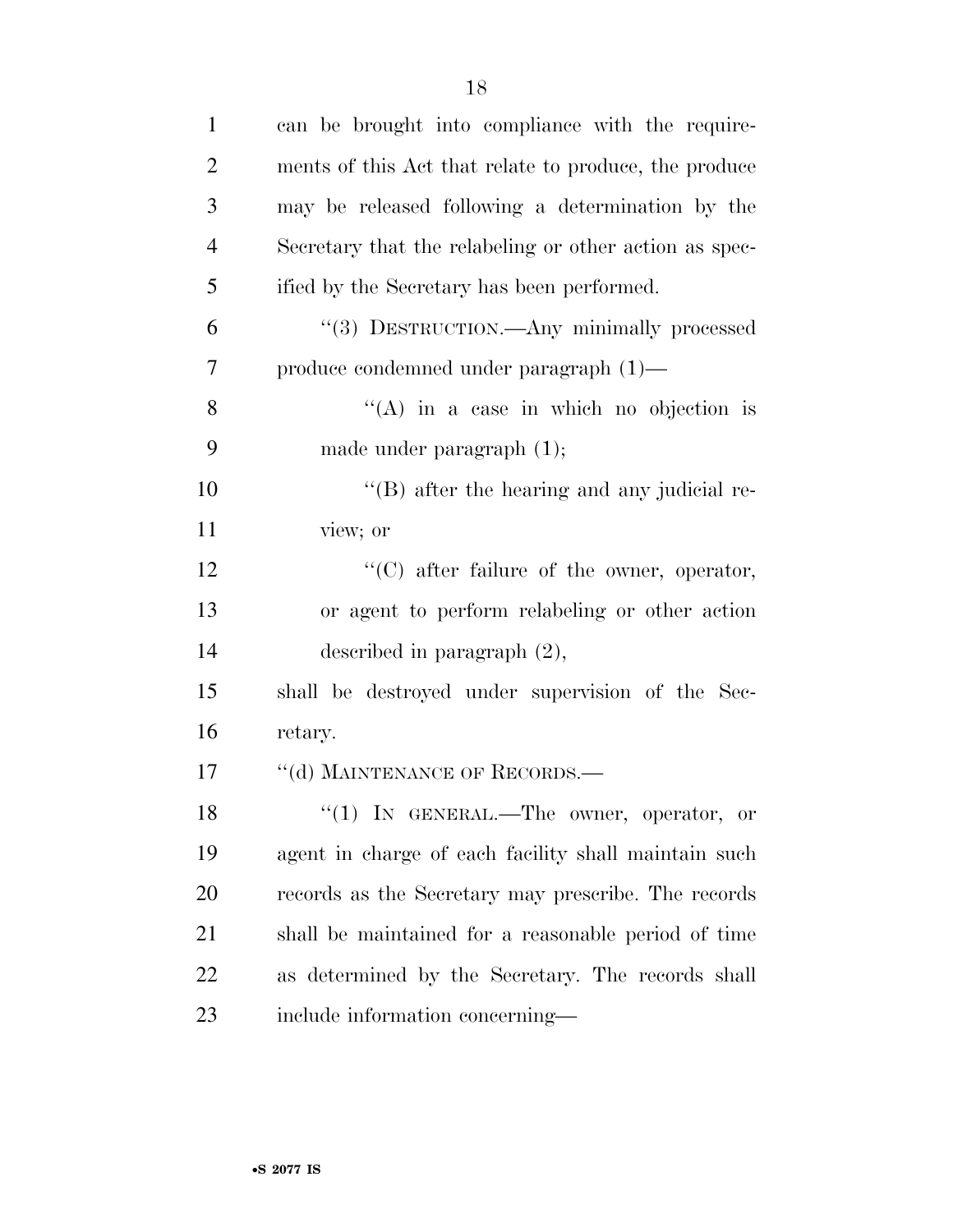| $\mathbf{1}$   | $\lq\lq$ (A)(i) the origin, receipt, delivery, sale, |
|----------------|------------------------------------------------------|
| $\overline{2}$ | movement, holding, and disposition of produce        |
| 3              | minimally processed at the facility;                 |
| $\overline{4}$ | "(ii) the minimal processing of the                  |
| 5              | produce; and                                         |
| 6              | "(iii) other matters reasonably related to           |
| 7              | whether produce minimally processed at the fa-       |
| 8              | cility may be in violation of the requirements of    |
| 9              | this Act that relate to produce; and                 |
| 10             | $\lq\lq(B)(i)$ the origin, receipt, delivery, sale,  |
| 11             | movement, holding, and disposition of ingredi-       |
| 12             | ents used in the produce minimally processed at      |
| 13             | the facility, including sufficient information to    |
| 14             | permit lot identification to facilitate traceback    |
| 15             | of produce found to be in violation of the re-       |
| 16             | quirements of this Act that relate to produce,       |
| 17             | or to be causing human illness or injury;            |
| 18             | "(ii) the identity and amount of ingredi-            |
| 19             | ents used in the produce;                            |
| 20             | "(iii) the results of laboratory, sanitation,        |
| 21             | or other quality control tests performed on the      |
| 22             | produce or in the facility; and                      |
| 23             | "(iv) consumer complaints concerning the             |
| 24             | safety of the produce or the packaging of the        |
| 25             | produce.                                             |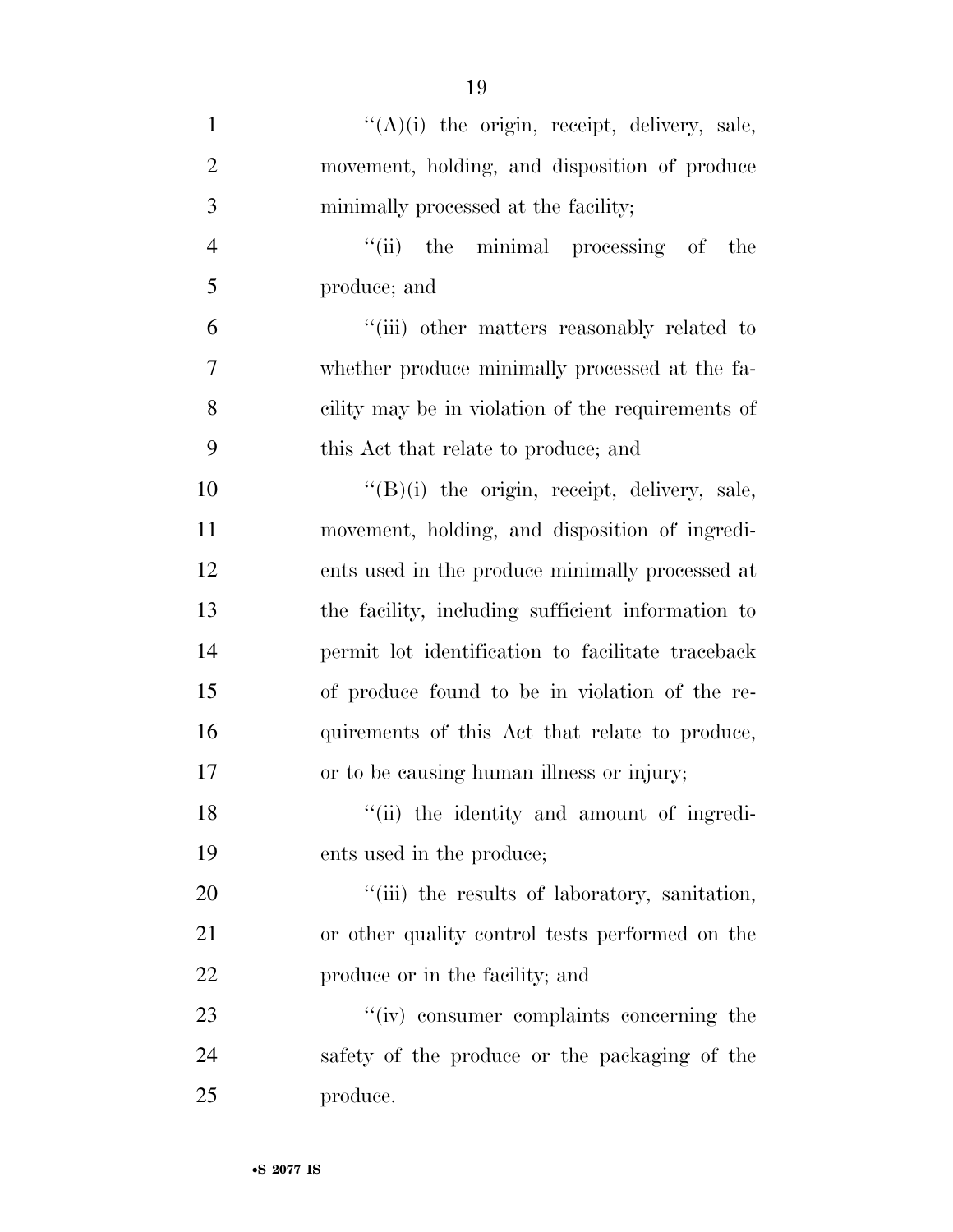| $\mathbf{1}$   | "(2) AVAILABILITY OF RECORDS.—The owner,                |
|----------------|---------------------------------------------------------|
| $\overline{2}$ | operator, or agent shall—                               |
| 3              | $\lq\lq$ make available, during an inspection           |
| $\overline{4}$ | conducted under subsection (a), the records de-         |
| 5              | scribed in paragraph $(1)(A)$ ; and                     |
| 6              | $\lq\lq (B)$ at the request of the Secretary, if the    |
| 7              | officer or employee finds as a result of the in-        |
| 8              | spection that produce from the facility is associ-      |
| 9              | ated with foodborne disease or poses an immi-           |
| 10             | nent health hazard, make available for inspec-          |
| 11             | tion the records described in paragraph $(1)(B)$ .      |
| 12             | "(3) REQUIRED DISCLOSURE.—The owner, op-                |
| 13             | erator, or agent in charge of a facility shall have an  |
| 14             | affirmative obligation to take corrective action, in-   |
| 15             | cluding ensuring the product is not introduced into     |
| 16             | commerce, as approved by the Commissioner of            |
| 17             | Food and Drugs or the Secretary, if the results of      |
| 18             | testing or sampling of produce, equipment, or mate-     |
| 19             | rial in contact with produce are positive for any con-  |
| 20             | taminant, in accordance with section 414. The           |
| 21             | owner, operator, or agent in charge of a facility shall |
| 22             | have an affirmative obligation to disclose to the       |
| 23             | Commissioner of Food and Drugs or the Secretary         |
| 24             | if the results of testing finds a positive test result  |
| 25             | and the product is in commerce.                         |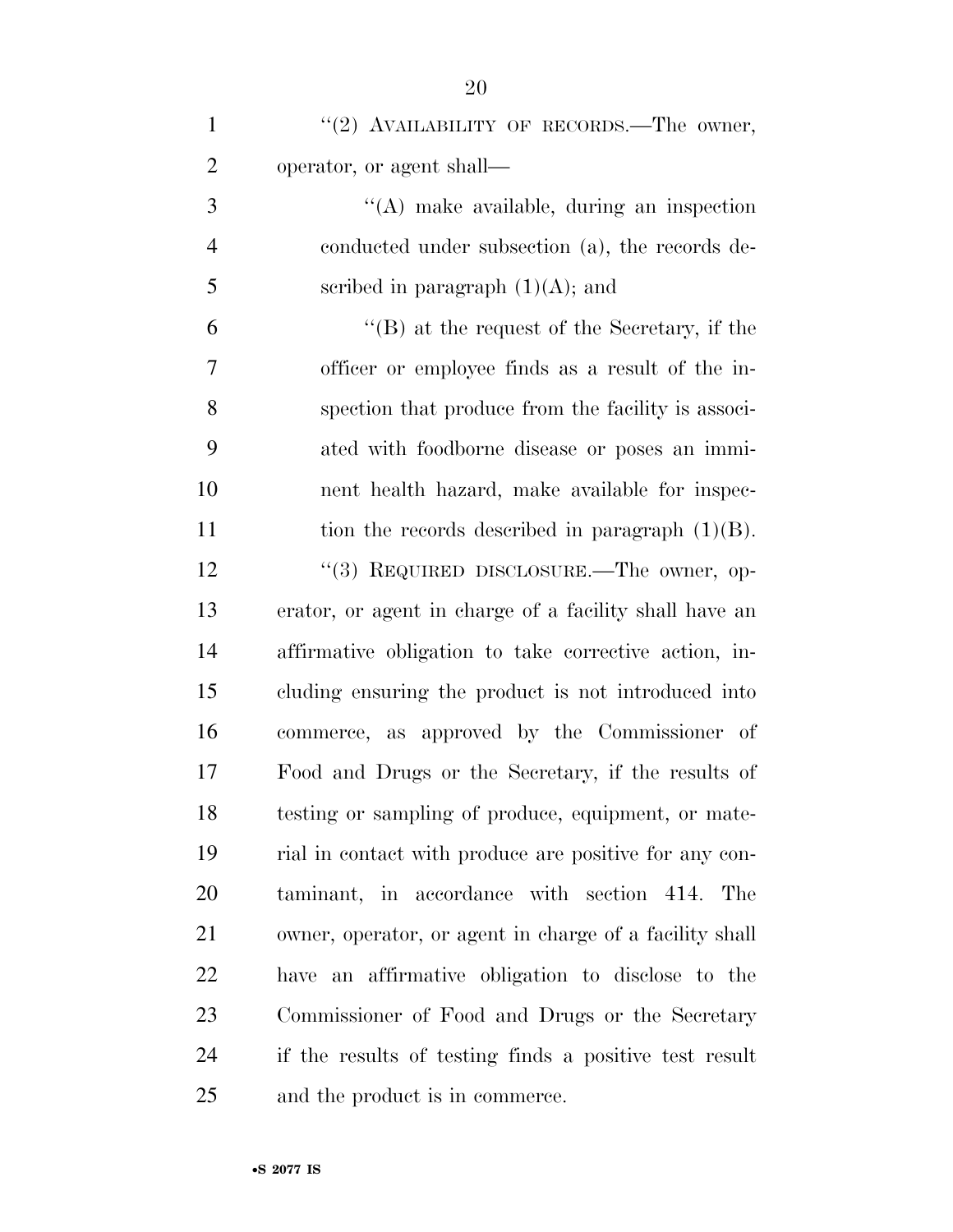1 "(e) DEFINITIONS.—

| $\overline{2}$ | "(1) FACILITY.—The term 'facility' includes               |
|----------------|-----------------------------------------------------------|
| 3              | any factory, warehouse, or establishment, in which        |
| $\overline{4}$ | produce is minimally processed.                           |
| 5              | (2)<br>MINIMALLY PROCESS; PRODUCE.—The                    |
| 6              | terms 'minimally process' and 'produce' have the          |
| $\overline{7}$ | meanings given those terms in section 3 of the            |
| 8              | Fresh Produce Safety Act.".                               |
| 9              | $(b)$ REMEDIES.—                                          |
| 10             | $(1)$ IN GENERAL.—Paragraphs $(f)$ and $(n)$ of           |
| 11             | section 301, and section $304(g)(1)$ , of the Federal     |
| 12             | Food, Drug, and Cosmetic Act (21 U.S.C. 331,              |
| 13             | $334(g)(1)$ are amended by striking "section 704"         |
| 14             | and inserting "section 704 or 704A".                      |
| 15             | (2) PROHIBITED DISCLOSURES.—Section $301(j)$              |
| 16             | of the Federal Food, Drug, and Cosmetic Act (21)          |
| 17             | U.S.C. $331(j)$ is amended by striking "704," and         |
| 18             | inserting "704, 704A,".                                   |
| 19             | (c) CONFORMING AMENDMENT. Section $742(a)(2)$             |
| 20             | of the Federal Food, Drug, and Cosmetic Act (21 U.S.C.    |
| 21             | $3791(a)(2)$ is amended by striking "section 704" and in- |

serting ''section 704 or 704A''.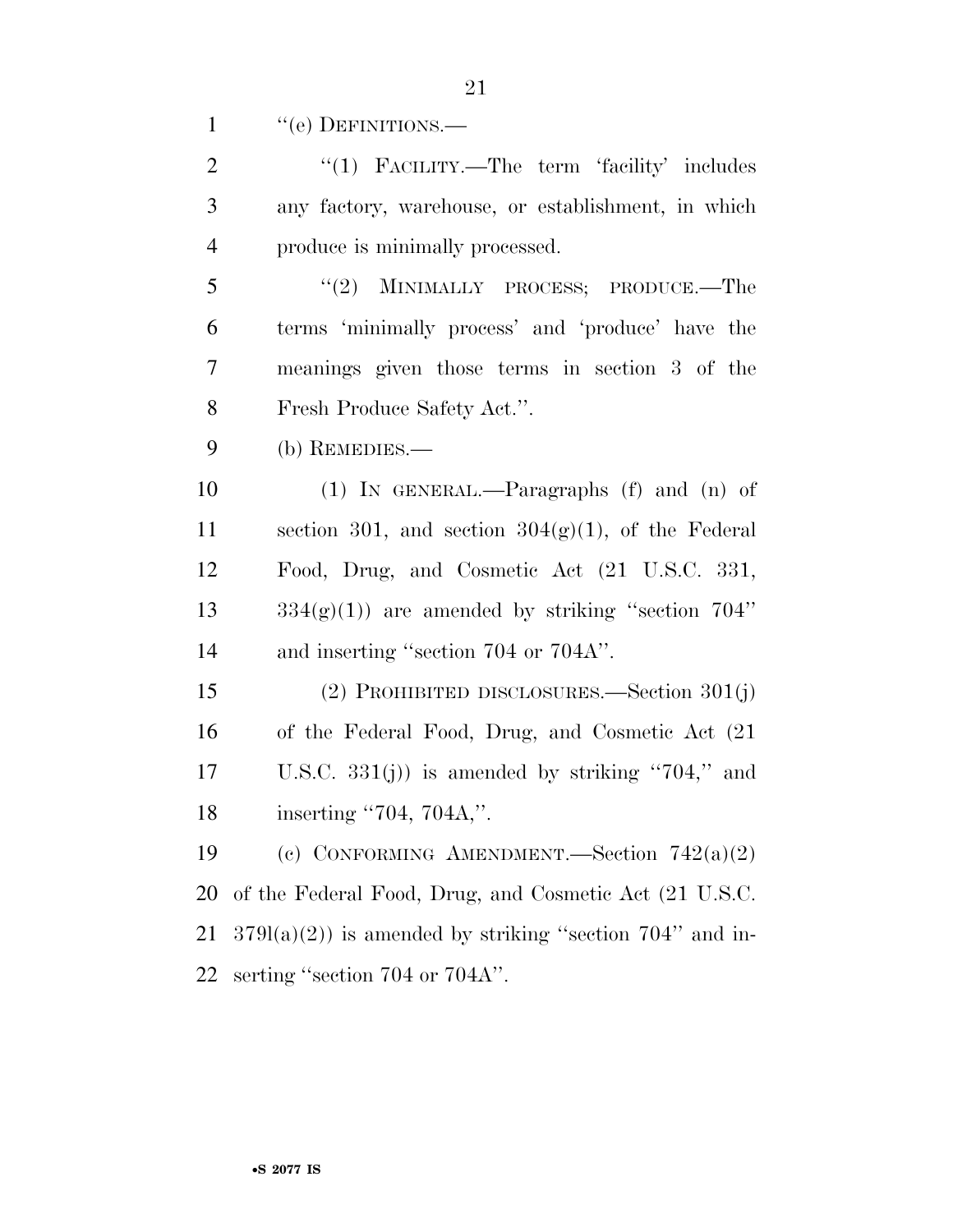## **Subtitle B—Raw Agricultural Commodities**

#### **SEC. 121. GOOD AGRICULTURAL PRACTICES.**

 (a) IN GENERAL.—Chapter IV of the Federal Food, Drug, and Cosmetic Act, as amended by section 111(a), is further amended by inserting after section 402A the fol-lowing:

### **''SEC. 402B. GOOD AGRICULTURAL PRACTICES FOR RAW AGRICULTURAL COMMODITIES.**

 ''(a) GOOD AGRICULTURAL PRACTICE REGULA-TIONS.—

12 "(1) IN GENERAL.—Not later than 1 year after the date of enactment of this section, the Secretary, in consultation with the Secretary of Agriculture, shall by regulation establish general standards for good agricultural practices for the production of raw agricultural commodities, in order to minimize the violations of this Act and maximize the safety of those commodities.

20  $\frac{1}{20}$  CONTENTS.—The regulations issued under paragraph (1) shall include the following require-ments:

23 "(A) MANURE.—Growers of a raw agri-culture commodity shall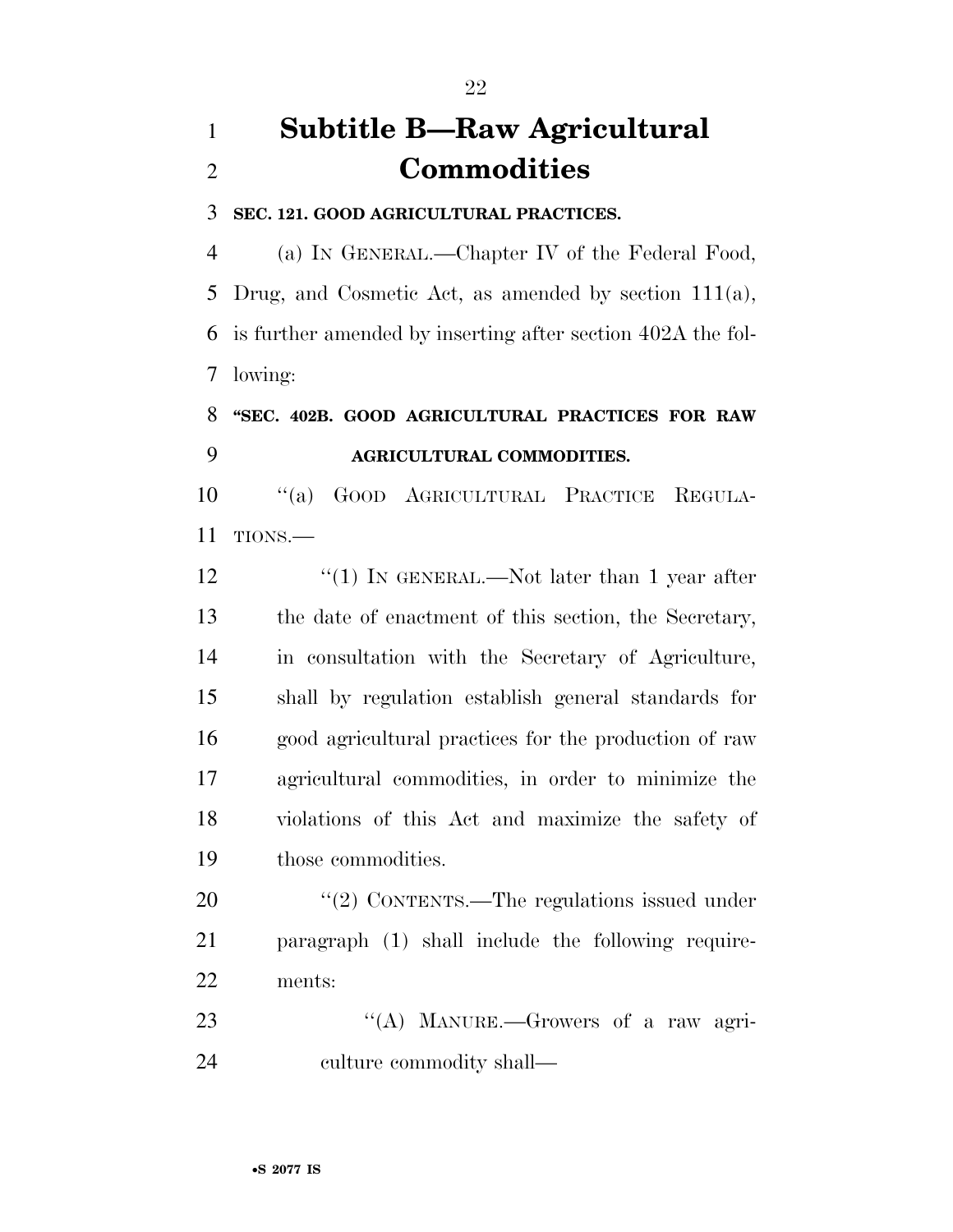| $\mathbf{1}$   | "(i) manage the application of manure            |
|----------------|--------------------------------------------------|
| $\overline{2}$ | to ensure that it does not contribute to the     |
| 3              | contamination of crops, including limita-        |
| $\overline{4}$ | tions on the crops where and when manure         |
| 5              | may be applied; and                              |
| 6              | "(ii) monitor and maintain records re-           |
| $\overline{7}$ | lating to use of manure in composting in-        |
| 8              | tended for use on food crops to ensure ef-       |
| 9              | fective controls are used to destroy patho-      |
| 10             | gens.                                            |
| 11             | "(B) ANIMALS, DOMESTIC AND WILD-                 |
| 12             | LIFE.—Growers of a raw agricultural com-         |
| 13             | modity shall ensure that domestic animals        |
| 14             | should be excluded, to the extent reasonably     |
| 15             | practicable, from fields and orchards during the |
| 16             | growing and harvesting season, and growing       |
| 17             | areas should have wildlife deterrents.           |
| 18             | "(C) WATER.—Growers of a raw agricul-            |
| 19             | tural commodity shall ensure that the water      |
| 20             | supply used for irrigation and for washing is    |
| 21             | suitable for its intended use and that ground    |
| 22             | water is regularly monitored for the presence of |
| 23             | pathogens at a rate adequate to ensure that      |
| 24             | contaminated water is identified and diverted    |
| 25             | from use on food crops.                          |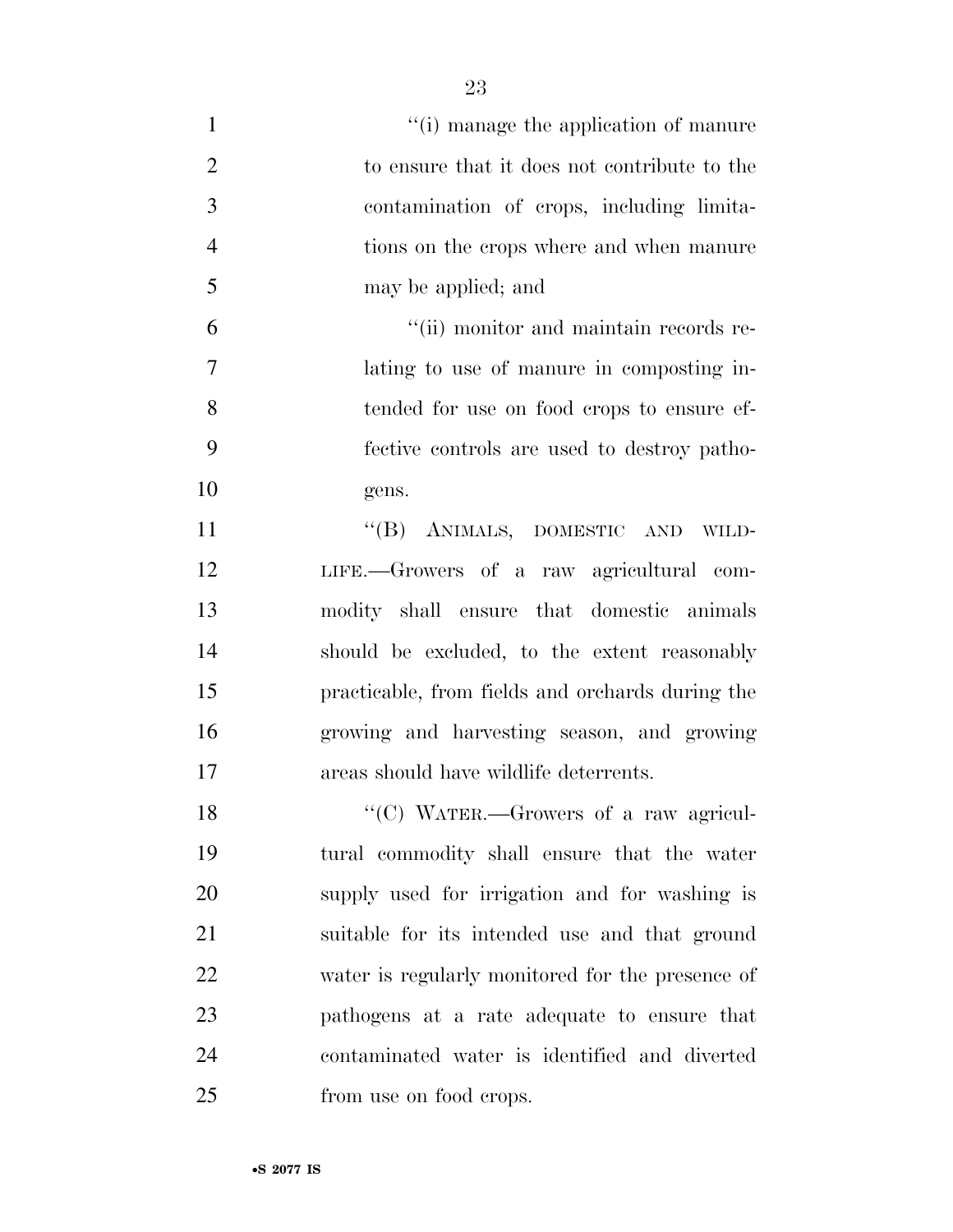1 "'(D) ENVIRONMENTAL CONDITIONS.— Growers of a raw agricultural commodity shall consider the unique environmental conditions that might increase the likelihood of crop con- tamination, including flooding, runoff, drought, and other conditions and develop safety plans to ensure contaminated crops are not distributed. 8 "(E) ADDITIONAL REQUIREMENTS.—Other requirements as determined appropriate by the Secretary. 11 ''(3) RISK ASSESSMENT.—The standards estab-12 lished under paragraph (1) shall be based on risk as- sessment tools and metrics developed by the Food and Drug Administration in consultation with the Department of Agriculture and growers of produce. The risk assessments shall include— 17 ''(A) identification of existing and potential hazards at facilities; ''(B) evaluation of human health risks posed by hazards identified in subparagraph 21  $(A)$ ; and  $\cdot$  (C) proposed controls to minimize haz- ards based on subparagraph (B). 24 "(4) RISK CLASSIFICATION.—The Secretary

shall classify facilities as high-, medium-, or low-risk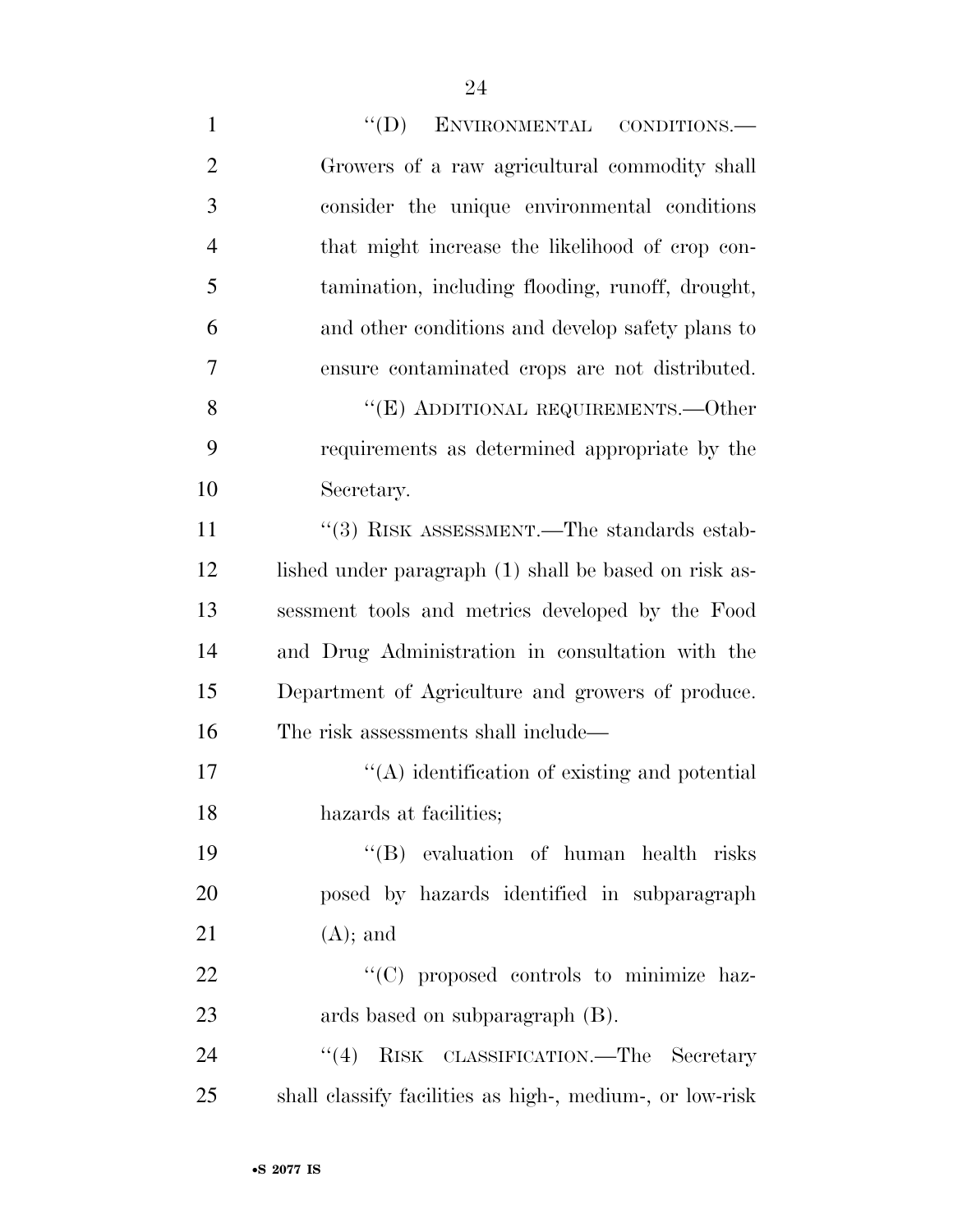| $\mathbf{1}$   | according to the risk assessments in paragraph $(3)$ , |
|----------------|--------------------------------------------------------|
| $\overline{2}$ | and by considering the hazards associated with the     |
| 3              | type of produce being grown at a facility, the facili- |
| $\overline{4}$ | ty's history of compliance and food safety problems,   |
| 5              | and such other factors as the Secretary may deter-     |
| 6              | mine to be appropriate. Such risk classification shall |
| 7              | determine the specific standards and controls re-      |
| 8              | quired at each facility.                               |
| 9              | $\cdot\cdot$ (5) SCIENCE-BASED STANDARDS.—The stand-   |
| 10             | ards established under paragraph (1) shall—            |
| 11             | $\lq\lq$ reflect the best available science; and       |
| 12             | $\lq\lq$ be subject to change as new scientific        |
| 13             | evidence on risk becomes available.                    |
| 14             | "(b) IMPLEMENTATION PLAN.—                             |
| 15             | "(1) IN GENERAL.—Not later than 2 years                |
| 16             | after the date of enactment of this section, the Sec-  |
| 17             | retary shall require growers of a raw agricultural     |
| 18             | commodity to have a written plan detailing the con-    |
| 19             | trols utilized by the grower that limit the presence   |
| 20             | and growth of contaminants.                            |
| 21             | "(2) CONTENT. $-A$ plan under paragraph $(1)$          |
| 22             | shall—                                                 |
| 23             | $\lq\lq$ address standards for good agricul-           |
| 24             | tural practices developed under subsection (a);        |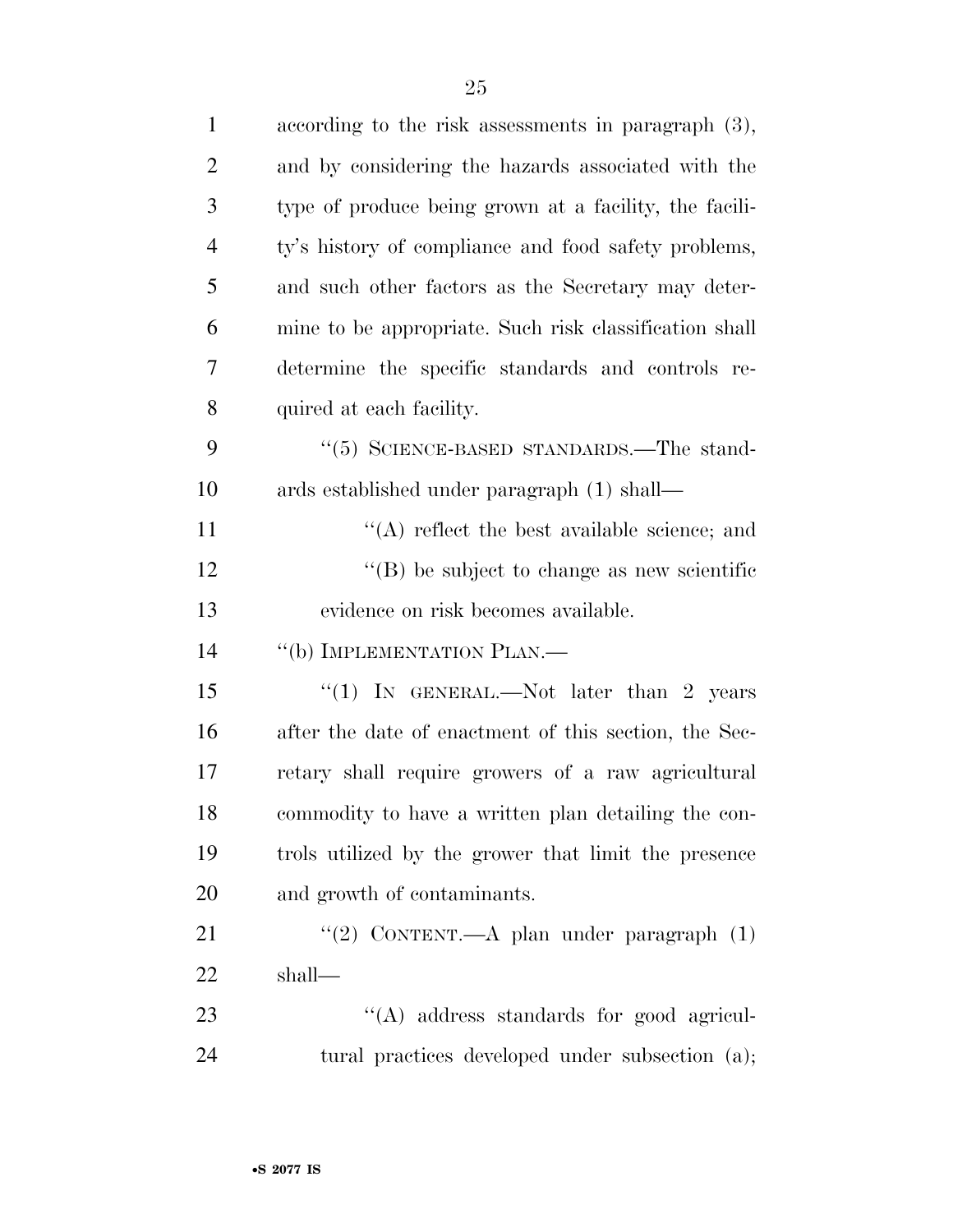''(B) require recordkeeping to monitor compliance;

 ''(C) require sampling of product to be tested at a frequency and in a manner commen- surate with the risk presented by the facility and produce grown as determined in subsection  $7 \t\t (a)(3)$ , if the Secretary deems this appropriate, and sufficient to ensure that the standards or process controls are effective on an on-going basis and that regulatory standards are met; and

12 "(D) provide access to the Food and Drug Administration to records maintained by the fa-cility.

 ''(3) SPECIFIC CONTROLS.—The Secretary may require growers of a raw agricultural commodity to adopt as part of a plan under paragraph (1) specific process controls, if the process controls are needed to ensure the protection of the public health.

20 "(4) TIERED IMPLEMENTATION.—The Sec- retary shall require such a plan for high-risk facili- ties first, and then for medium-risk facilities, and then for low-risk facilities, as classified under sub-24 section  $(a)(4)$ .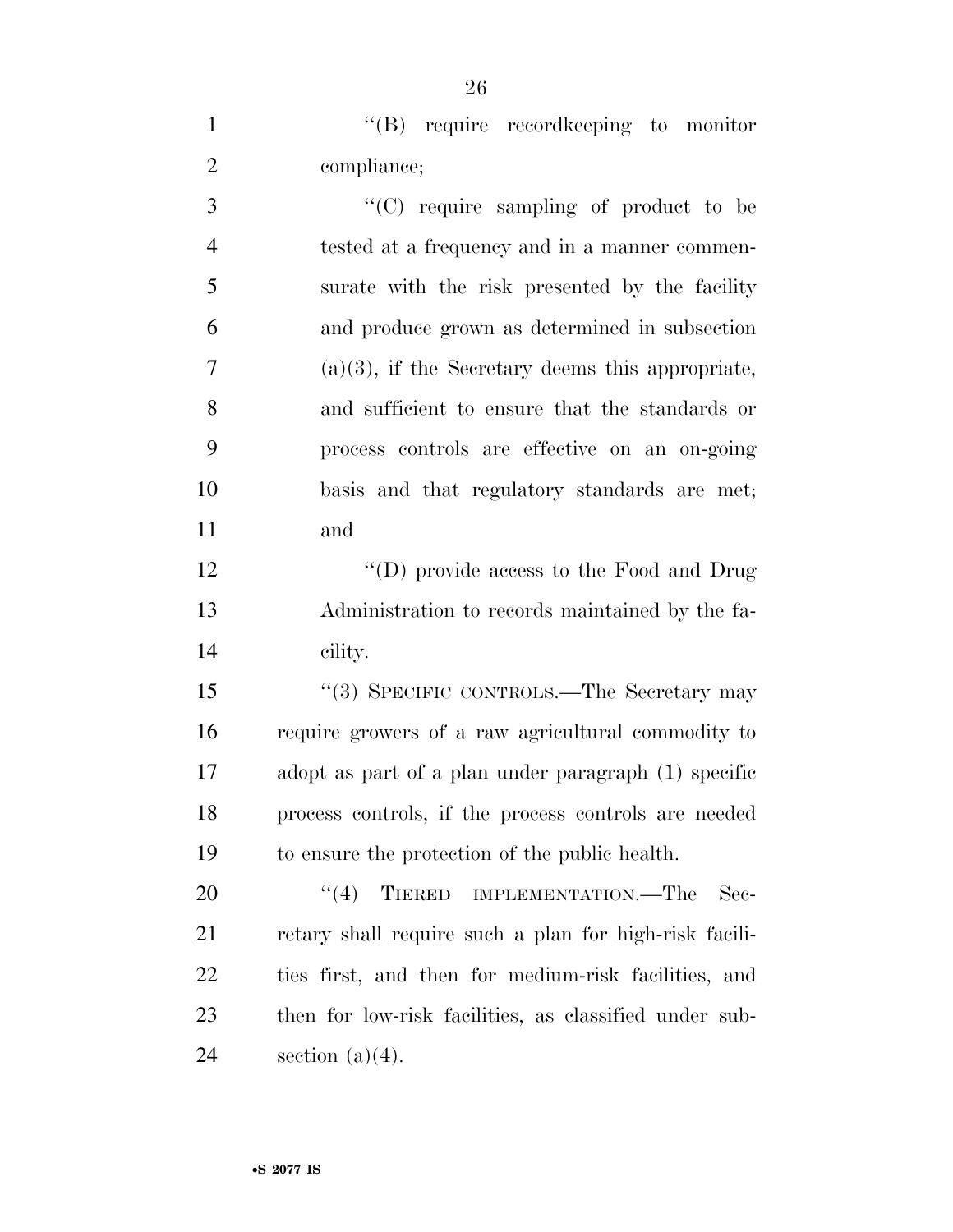| $\mathbf{1}$   | "(c) EFFECTIVE DATE.—The regulations described             |
|----------------|------------------------------------------------------------|
| $\overline{2}$ | in subsection (a) shall take effect 2 years after the date |
| 3              | of enactment of this section.                              |
| $\overline{4}$ | "(d) DEFINITIONS.—In this section:                         |
| 5              | "(1) FACILITY.—The term 'facility' means a                 |
| 6              | farm or other facility of a grower of a raw agricul-       |
| $\tau$         | tural commodity.                                           |
| 8              | "(2) RAW AGRICULTURAL COMMODITY.—The                       |
| 9              | term 'raw agricultural commodity' means a perish-          |
| 10             | able agricultural commodity, as defined in section         |
| 11             | 1(b) of the Perishable Agricultural Commodities Act,       |
| 12             | 1930 (7 U.S.C. 499a(b)) that is a raw agricultural         |
| 13             | commodity, as defined in section 201.".                    |
| 14             | (b) VIOLATION.—Section $402(j)$ of the Federal Food,       |
| 15             | Drug, and Cosmetic Act, as added by section $111(b)$ , is  |
| 16             | amended by inserting before the period the following: "or  |
| 17             | a raw agricultural commodity produced in violation of sec- |

tion 402B''.

#### **SEC. 122. INSPECTIONS OF FACILITIES.**

 (a) IN GENERAL.—Chapter VII of the Federal Food, Drug, and Cosmetic Act, as amended by section 112(a), is further amended by inserting after section 704A the fol-lowing: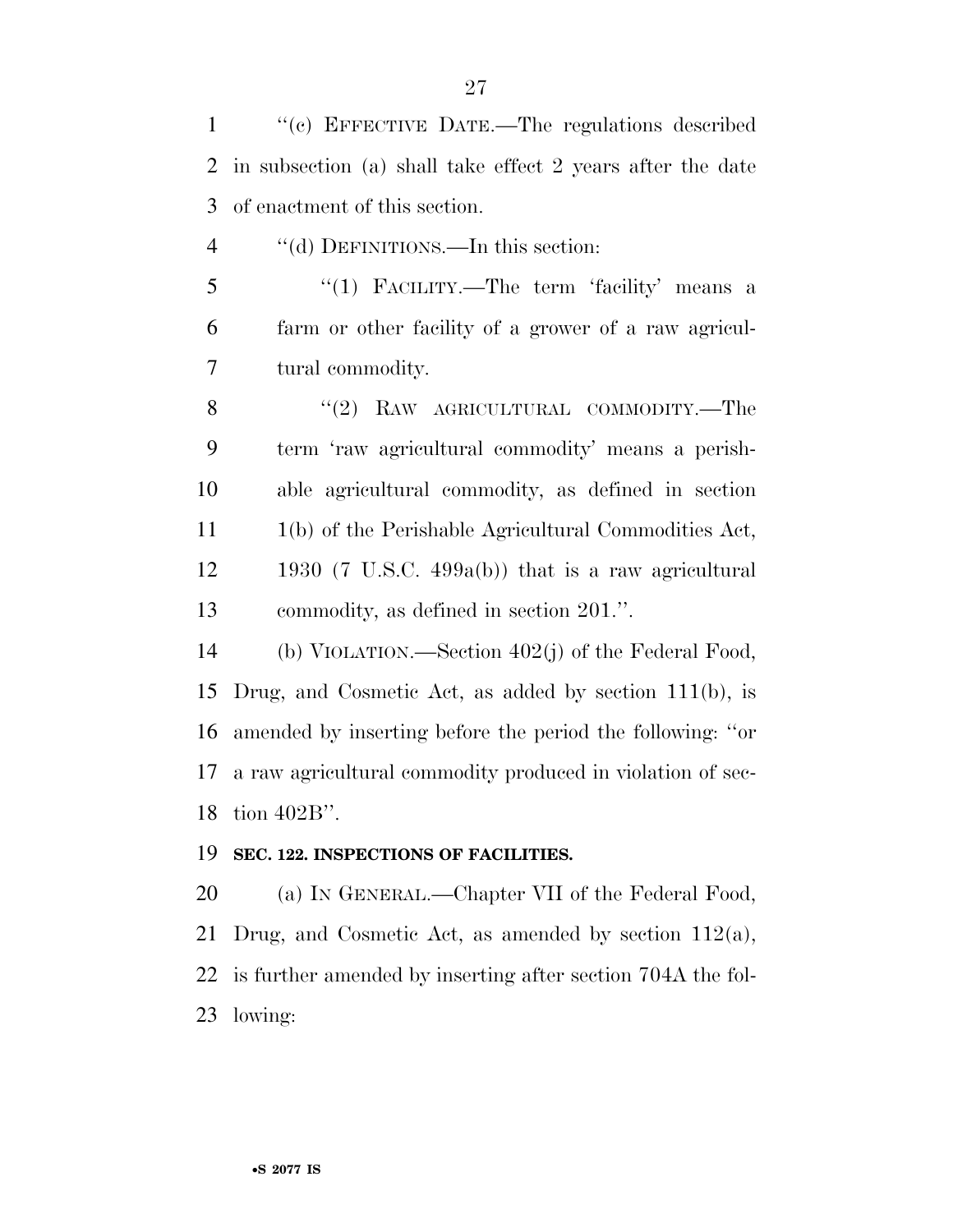#### **''SEC. 704B. INSPECTIONS OF FACILITIES.**

2 "(a) NATURE OF INSPECTIONS.—Officers and em- ployees duly designated by the Secretary shall have the authority to inspect appropriate facilities (as defined in section 402B) to determine compliance with the standards described in section 402B.

 ''(b) REGULATIONS.—Not later than 2 years after the date of enactment of this section, the Secretary, in consultation with the Secretary of Agriculture, shall by regulation issue procedures for conducting the inspections.

11 "'(c) EFFECTIVE DATE.—Subsection (a) and the reg- ulations promulgated under subsection (b) shall take effect 3 years after the date of enactment of this section.''.

(b) REMEDIES.—

 (1) IN GENERAL.—Paragraphs (f) and (n) of 16 section 301, and section  $304(g)(1)$ , of the Federal Food, Drug, and Cosmetic Act (21 U.S.C. 331(j)), as amended in section 112(b), are further amended by striking ''or 704A'' and inserting '', 704A, or 704B''.

 (2) PROHIBITED DISCLOSURES.—Section 301(j) of the Federal Food, Drug, and Cosmetic Act (21 23 U.S.C.  $333(j)$ , as amended in section 112(b), is fur- ther amended by inserting ''704B,'' after ''704A,''. (c) CONFORMING AMENDMENT.—Section 742(a)(2) of the Federal Food, Drug, and Cosmetic Act (21 U.S.C.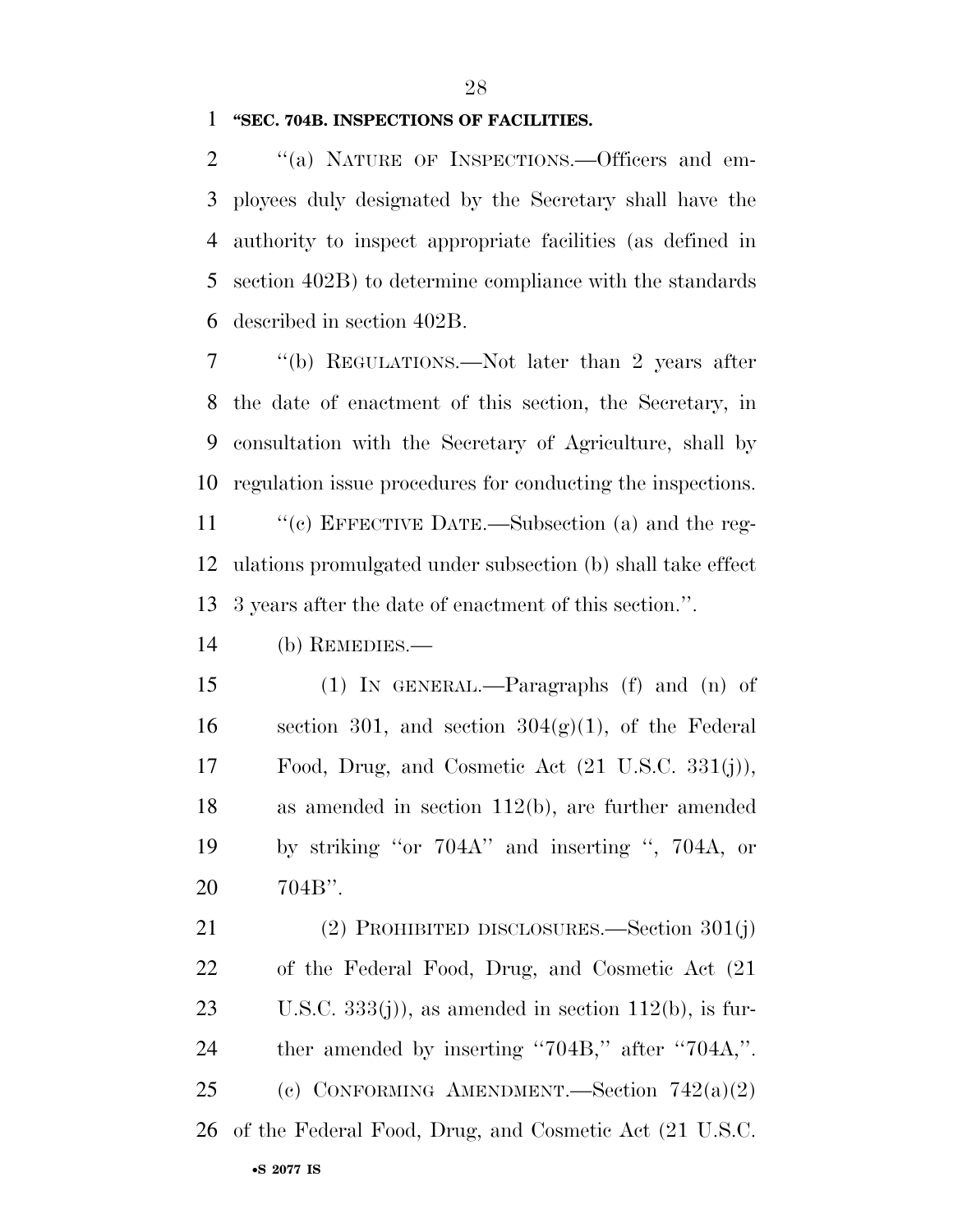1 379 $l(a)(2)$ , as amended in section 112(c), is further amended by striking ''or 704A'' and inserting '', 704A, or 704B''.

## **TITLE II—RESEARCH AND EDUCATION**

#### **SEC. 201. PUBLIC HEALTH ASSESSMENT SYSTEM.**

 (a) COOPERATION WITH THE CENTERS FOR DISEASE CONTROL AND PREVENTION.—The Commissioner of Food and Drugs, in cooperation with the Secretary of Agri- culture, the Director of the Centers for Disease Control and Prevention, and the Administrator of the Environ- mental Protection Agency, shall establish and maintain an active surveillance system, for surveillance of a representa- tive proportion of the population of the United States, to assess more accurately the frequency and sources of human illness in the United States associated with the consumption of fresh produce.

(b) PUBLIC HEALTH SAMPLING.—

 (1) GUIDELINES.—Not later than 3 years after the date of enactment of this Act, the Commissioner of Food and Drugs, in cooperation with the Sec- retary of Agriculture, the Director of the Centers for Disease Control and Prevention, and the Adminis- trator of the Environmental Protection Agency, shall establish guidelines for a sampling system under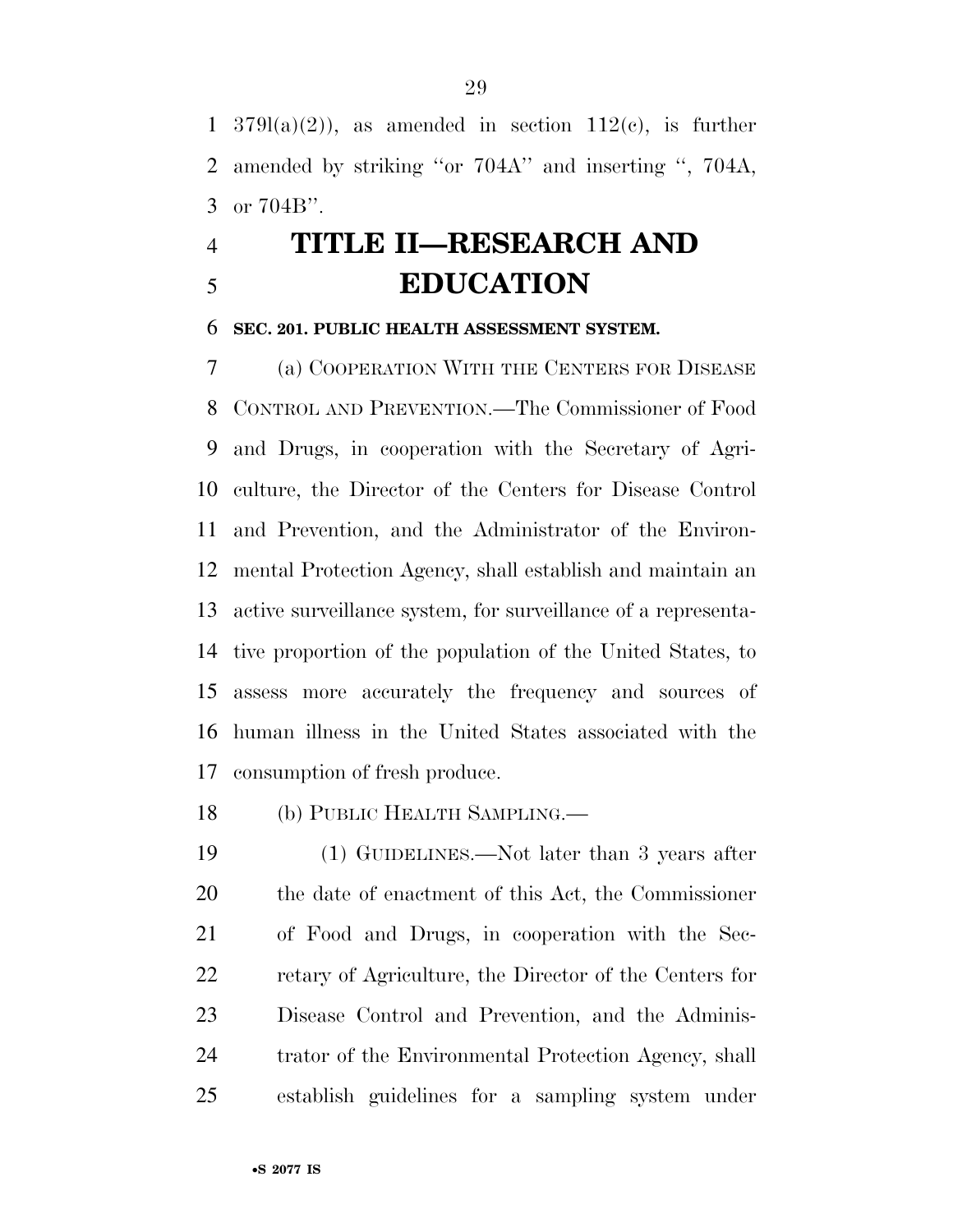| $\mathbf{1}$   | which the Commissioner and the Secretary of Agri-    |
|----------------|------------------------------------------------------|
| $\overline{2}$ | culture shall collect and analyze samples of fresh   |
| 3              | produce, both minimally processed and unprocessed,   |
| $\overline{4}$ | to assist the Commissioner in carrying out this Act  |
| 5              | and the requirements of the Federal Food, Drug,      |
| 6              | and Cosmetic Act (21 U.S.C. 301 et seq.) that relate |
| 7              | to produce, and to assess more accurately the na-    |
| 8              | ture, frequency of occurrence, and amounts of con-   |
| 9              | taminants in the produce.                            |
| 10             | (2) MONITORING AND OTHER INFORMATION.-               |
| 11             | In carrying out the sampling system, the Commis-     |
| 12             | sioner of Food and Drugs and the Secretary of Agri-  |
| 13             | culture shall provide for—                           |
| 14             | (A) statistically valid monitoring, including        |
| 15             | the conduct of market-basket studies, on the         |
| 16             | nature, frequency of occurrence, and amounts         |
| 17             | of contaminants in produce available to con-         |
| 18             | sumers; and                                          |
| 19             | (B) at the request of the Commissioner,              |
| 20             | the collection and analysis of such other infor-     |
| 21             | mation, including analysis of information from       |
| 22             | monitoring and verification samples, as the          |
| 23             | Commissioner determines may be useful in as-         |
| 24             | sessing the occurrence of contaminants in            |

produce.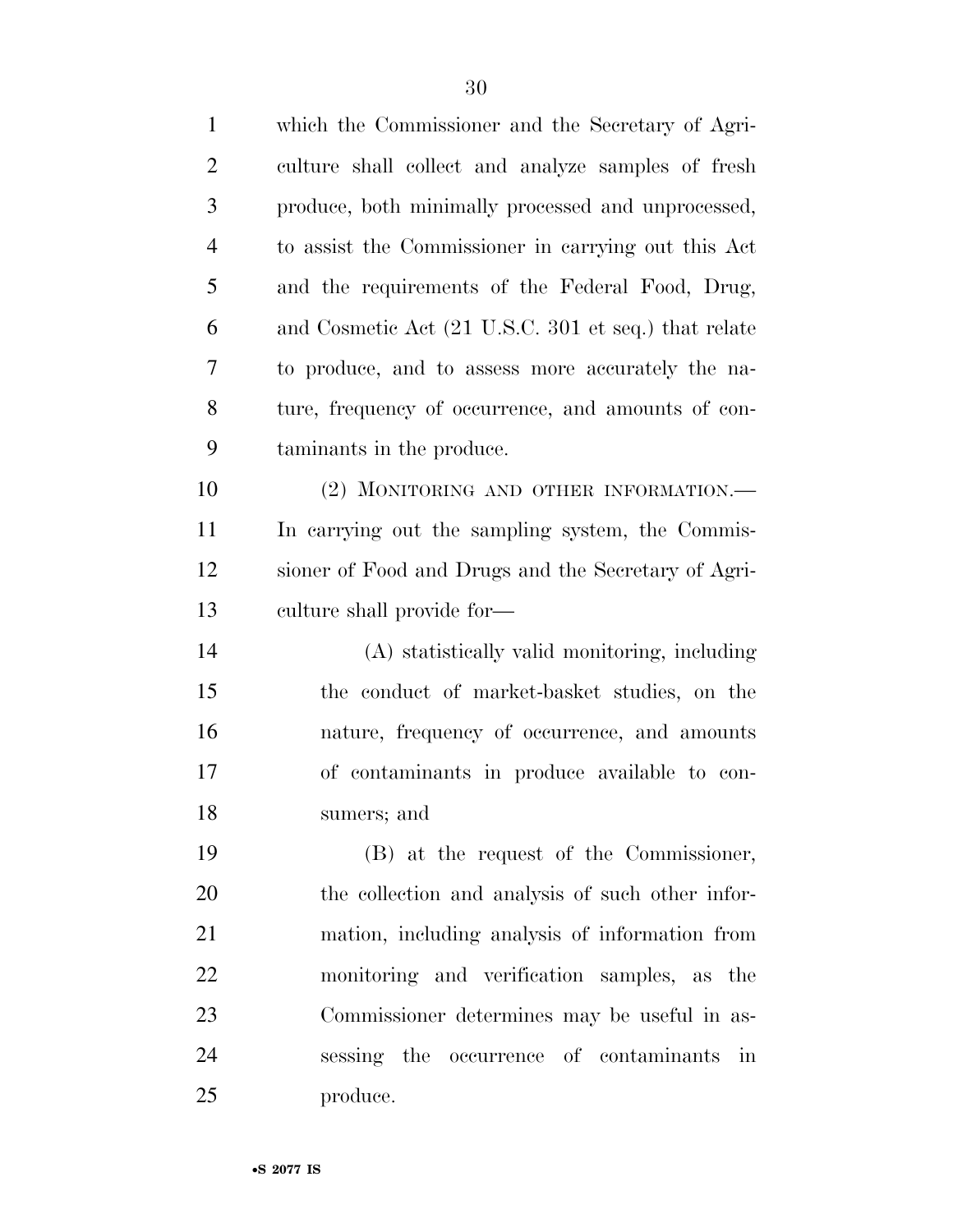| $\mathbf{1}$   | (3) PROCESS VERIFICATION STANDARD.—The             |
|----------------|----------------------------------------------------|
| $\overline{2}$ | Commissioner of Food and Drugs and the Secretary   |
| 3              | of Agriculture shall conduct sampling to identify— |
| $\overline{4}$ | $(A)$ a contaminant, or other substance,           |
| 5              | that is commonly found on minimally processed      |
| 6              | produce and, when present at low levels, accu-     |
| 7              | rately indicates that the produce has been ap-     |
| 8              | propriately processed, with adequate sanitation;   |
| 9              | and                                                |
| 10             | (B) a standard for the level of that sub-          |
| 11             | stance that indicates that the produce has been    |
| 12             | minimally processed as described in subpara-       |
|                |                                                    |

graph (A).

#### **SEC. 202. PUBLIC EDUCATION SYSTEM.**

 The Commissioner of Food and Drugs and the Sec- retary of Agriculture, in cooperation with private and pub- lic organizations, including the State cooperative extension services and appropriate State entities, shall design and implement a national public education program on food safety relating to produce. In carrying out the program, the Commissioner shall—

 (1) provide information to the public regarding Federal standards and good agricultural and manu- facturing practice requirements relating to food safe-ty and promote public awareness, understanding,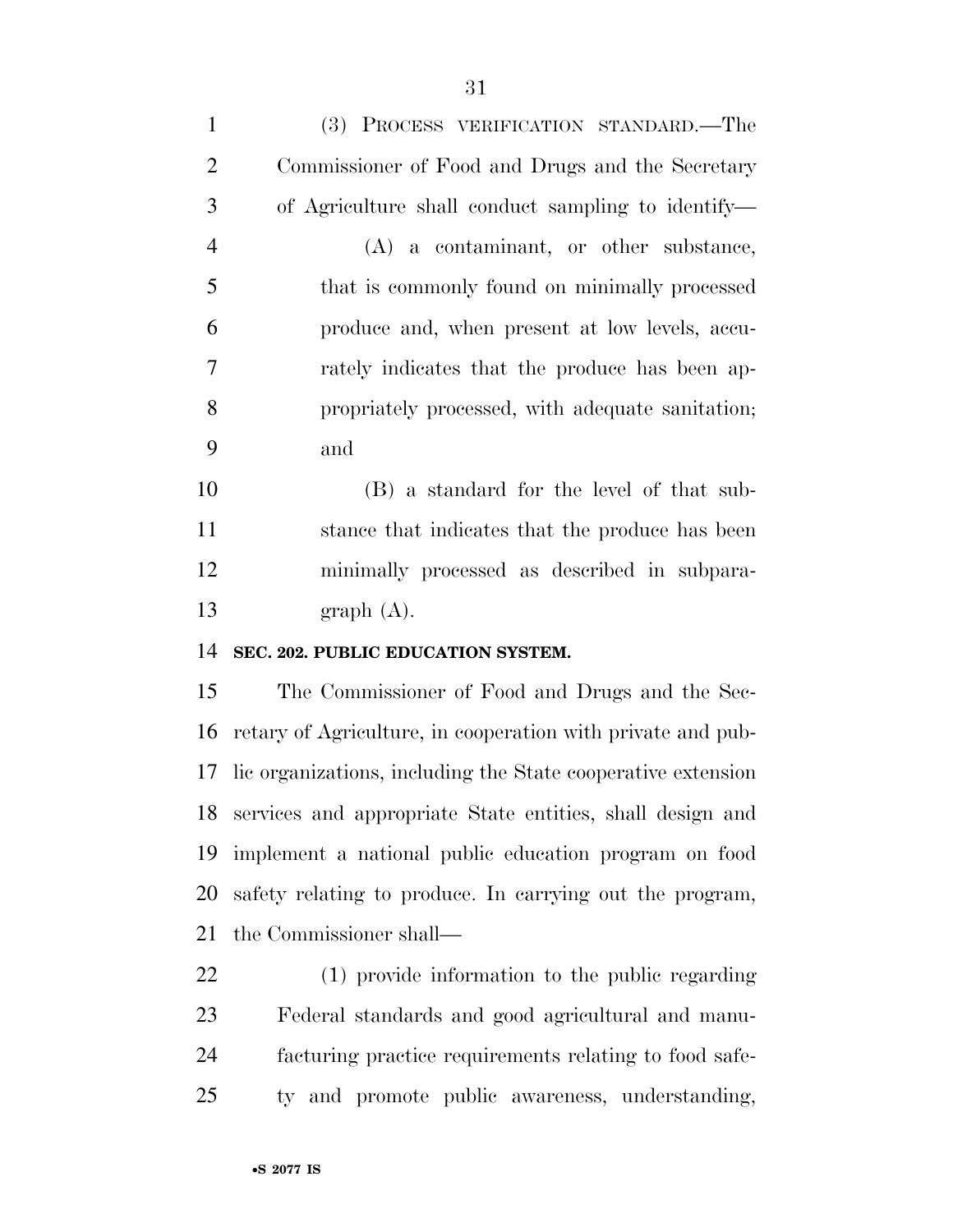and acceptance of the standards and requirements; and

 (2) provide such other information or advice to persons that work with the growing and minimal processing of produce, the food service and retail in- dustry, consumers, and other persons as the Com- missioner determines will promote the purposes of this Act.

#### **SEC. 203. RESEARCH.**

 (a) IN GENERAL.—The Secretary of Agriculture, in consultation with the Commissioner of Food and Drugs, shall conduct research to assist in the implementation of this Act and the requirements of the Federal Food, Drug, and Cosmetic Act (21 U.S.C. 301 et seq.) that relate to produce, including studies relating to—

 (1) improving sanitation and food safety prac-tices in the minimal processing of produce;

 (2) developing improved techniques for the monitoring of produce and inspection of produce;

 (3) developing efficient, rapid, and sensitive methods for determining and detecting the presence of contaminants in produce;

 (4) determining the sources of contamination of produce, including contamination from growing, har-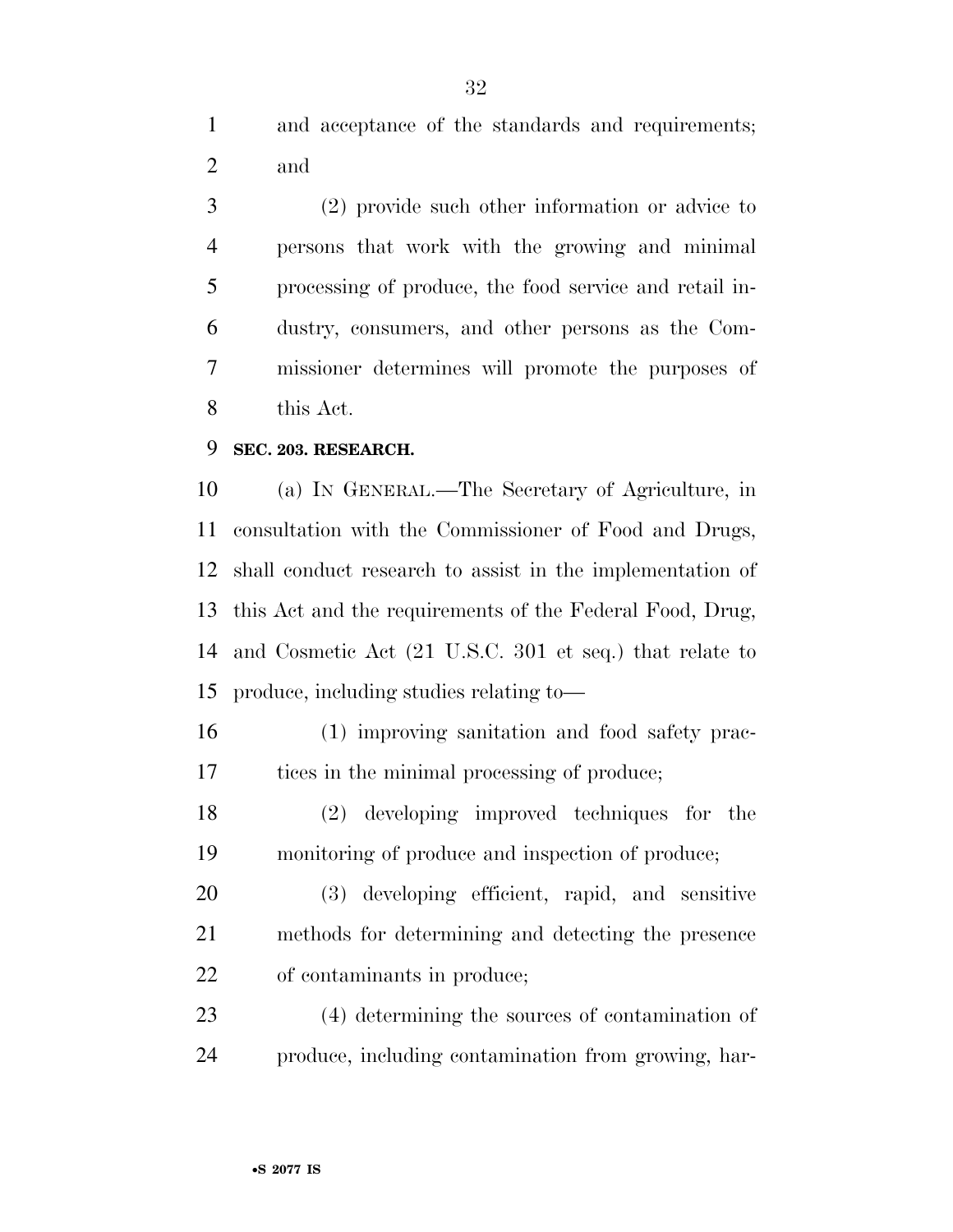| vesting, and minimal processing produce and post-          |
|------------------------------------------------------------|
| processing contamination of produce;                       |
| (5) developing consumption data with respect to            |
| produce (including minimally processed produce);           |
| and                                                        |
| (6) mitigation strategies to aid produce proc-             |
| essors and produce growers in deciding what actions        |
| to take when contamination is found.                       |
| (b) CONTRACT AUTHORITY.—The Secretary of Agri-             |
| culture is authorized to enter into contracts and agree-   |
| ments with States, institutions of higher education, other |
| government agencies, and other persons to carry out the    |
| activities described in this section.                      |
| <b>TITLE III-IMPORTED PRODUCE</b>                          |
| <b>AND OTHER PROVISIONS</b>                                |
| SEC. 301. IMPORTED PRODUCE.                                |
| (a) EQUIVALENCY PROCEDURES.—Not later than 1               |
|                                                            |

 year after the date of enactment of this Act, the Secretary, in consultation with the Secretary of Agriculture, shall by regulation establish procedures for equivalency with for- eign countries that intend to export raw agricultural com- modities and minimally processed produce to the United States.

 (b) CONTENT.—The Secretary, in consultation with the Secretary of Agriculture, shall establish procedures to